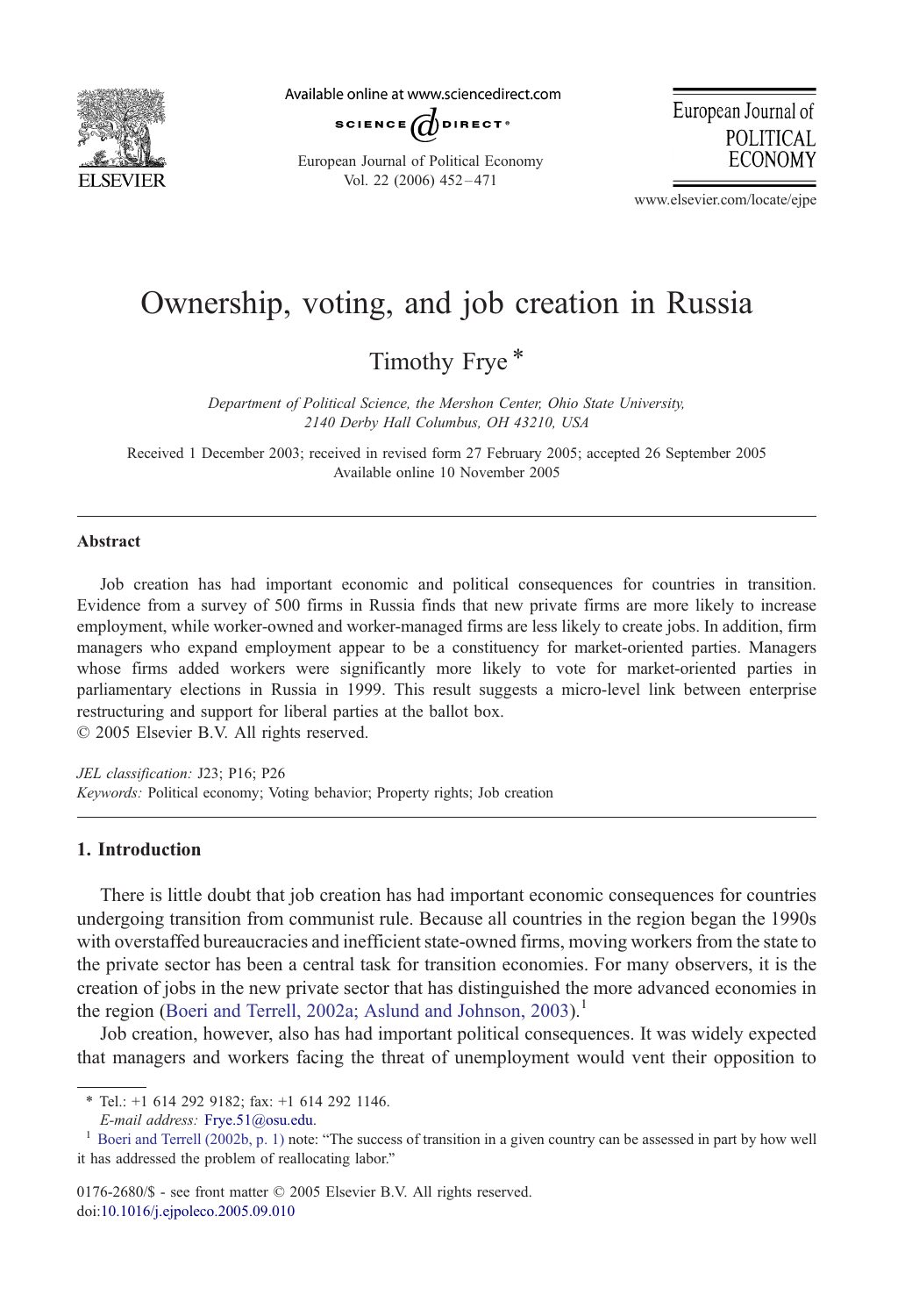reform at the ballot box [\(Lipton and Sachs, 1990;](#page-18-0) [Przeworski, 1991\)](#page-19-0). It was also widely hoped that those employed in firms benefiting from economic liberalization would support reformoriented parties. Despite the great interest in how economic reforms affect political constituencies, few studies have examined the individual vote-choice of company managers.

Using an original survey of 500 firms in Russia conducted in November 2000, this essay begins by examining the determinants of job creation. It finds that ownership is related to employment growth. New private firms–firms created after 1989 that have never had any state ownership–are particularly likely to experience a significant increase in jobs. Perhaps more important, workerowned and worker-managed firms are less likely to create new jobs than are other firms in the sample, even controlling for property type. The nature of the data makes it difficult to alleviate concerns about the possible endogeneity of worker ownership and job creation. That is, firms that are less likely to restructure may be more likely to become worker-owned in the first place. Thus, some caution is necessary when interpreting this result. However, several aspects of privatization that are specific to the Russian case suggest that this concern may be less severe than in other settings.

In addition, this essay examines the vote choices of firm managers in parliamentary elections in Russia in 1999. Managers whose firms added workers were significantly more likely to cast their ballots for market-oriented parties than were other managers in the sample. Firm managers who restructure their firms by hiring workers appear to have strong incentives to support marketoriented parties at the ballot box. The evidence suggests quite strongly that they did so in parliamentary elections in 1999.

This essay makes several contributions. First, it examines how worker ownership and worker management influences job creation and confirms two central findings in the literature ([Djankov and](#page-18-0) Murrell, 2002). New private firms are especially likely to create new jobs, and worker-owned or worker-managed firms are less likely to significantly increase employment. In addition, this study examines the conditional effects of worker ownership in profitable and privatized firms. The negative effects of worker ownership are especially pronounced in privatized (as opposed to new private) firms.

Second, it analyzes the political consequences of job creation. It identifies company managers in firms that expand their workforce as an important constituency in support of future reform. During the initial stages of the postcommunist transformation, many observers expressed concerns that initial gains in economic liberalization were likely to be threatened at the ballot box because social groups that generally back market-oriented reforms were weak or absent at the start of the transition [\(Przeworski, 1991;](#page-19-0) [Hellman, 1998;](#page-18-0) [Eyal et al., 1999\)](#page-18-0). This essay finds that job creation in the private sector can generate constituencies in support of reform and reinforce economic liberalization at the ballot box ([Frye, 2003; Jackson et al., 2003\)](#page-18-0).

Third, the timing of the survey offers a window on Russia's economic rebound of the last several years. Most studies of firm behavior use data obtained prior to the financial crash of August 1998, but this essay examines job creation in Russia in the 2 years following devaluation. In addition, it examines job creation at least 5 years after the completion of large-scale privatization in Russia. Thus, the process of privatization itself should not be strongly influencing the results.

## 2. The determinants of job creation

Explanations for enterprise restructuring, including job creation, in transition economies generally fall into three broad categories: ownership rights, the quality of institutions, and the availability of credit ([Johnson et al., 1998\)](#page-18-0). Early in the transition many observers focused on ownership rights as central to job creation and destruction. Many expected privatized firms to shed labor as budget constraints hardened. After an initial adjustment period, they also expected viable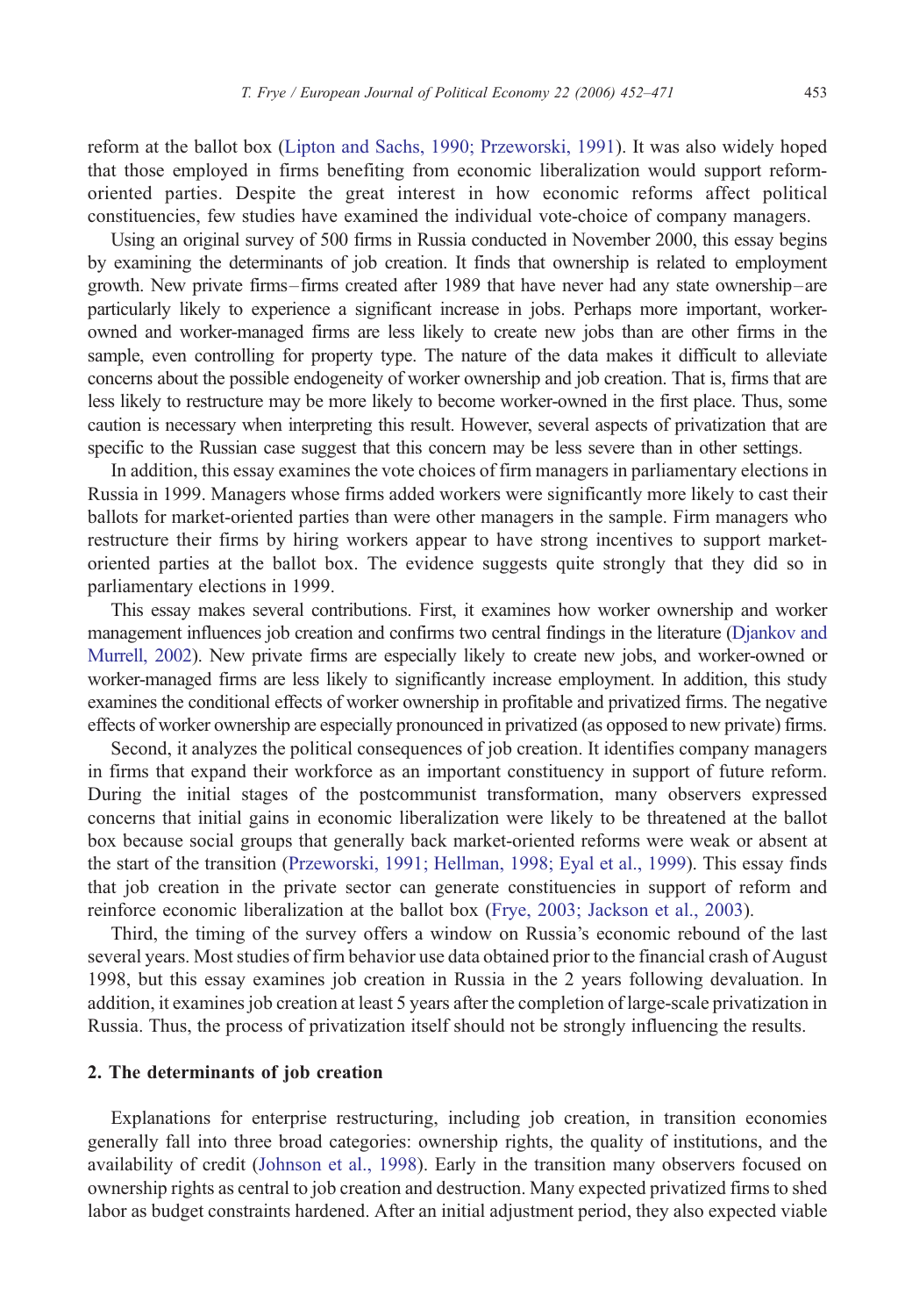privatized firms to then add workers. In addition, many expected new private firms to add labor as they sought to occupy profitable niches poorly served by the command economy ([Murrell, 1992;](#page-19-0) [Krueger, 1992\)](#page-18-0). Thus, job creation was seen as an important element of restructuring.

Scholars have also focused on the consequences of state and private ownership for various forms of restructuring. [Earle et al. \(1996\)](#page-18-0) provide a good example of the conventional wisdom of the relationship between private ownership and firm restructuring. They note (1996, p. 203) that new private firms – firms created after 1989 that did not undergo privatization – have particularly strong incentives to restructure as they typically have little chance for state support should they make losses: "To the extent that the new owners are entrepreneurs, they will be less a part of the old order, and perhaps have more restricted access to the flow of subsidies." By contrast, state-owned firms are thought to have the weakest incentives to restructure given the greater likelihood that they will be bailed out should losses occur. Privatized firms offer a middle category. [Earle et al. \(1996, p.](#page-18-0) 209) argue that by virtue of being privatized, owners receive strong incentives to earn and retain profits, but also may "have closer ties to the state bureaucracy and greater opportunities to pursue special concessions than outsiders or new entrepreneurs".

Empirically, these arguments have largely been borne out. One of the more common findings from transition economies is that ownership shapes incentives to restructure and to hire new workers [\(Konings et al., 1996;](#page-18-0) [Frydman et al., 1999\).](#page-18-0) In particular, new private firms are widely credited as being "engines of job creation" in transition economies [\(EBRD, 1999\).](#page-18-0) In addition, there is considerable evidence that privatization is associated with more restructuring, particularly in Eastern Europe ([Djankov and Murrell, 2002\)](#page-18-0). The impact of state ownership on restructuring is generally negative, although [Djankov and Murrell \(2002\)](#page-18-0) note several exceptions to this general rule.<sup>2</sup>

Scholars have also explored the impact of different types of private ownership on restructuring. [Frydman et al. \(1999\)](#page-18-0) argue most forcefully that privatization has different effects depending on to whom it transfers control. Most observers agree that privatization to outside owners generates high-powered incentives for restructuring. [Earle et al. \(1996\)](#page-18-0) note: "given their profit orientation outside owners will take the most dispassionate view of existing production and in principle they suffer the least from agency problems in dealing with external capital markets". Similarly, [Djankov](#page-18-0) and Murrell (2002) argue that outside owners are most likely to restructure their firms.

It is generally thought that manager-owned firms have stronger motives to restructure than do worker-owned firms. Managers have generally more homogenous interests than workers. This makes it easier to make decisions about restructuring that often impose considerable costs. [Earle et](#page-18-0) al. (1996, p. 210) therefore note: "ownership by managers is also likely to dominate that of nonmanagerial employees in redefining the boundaries of the firm.<sup>3</sup> In addition, manager owners are likely to have fewer qualms about shedding excess labor or hiring additional labor when necessary.<sup>4</sup> [Earle et al. \(1996, p. 212\)](#page-18-0) observe that "worker controlled firms... are more likely than managerially owned enterprises to perpetuate inefficiencies in the allocation of labor".

 $2$  In particular, they note: (2002, p. 759) "if corporate governance laws are weak, share trading is sluggish, and the state is focused on solving economic problems, state ownership could easily be superior to some types of ownership".<br><sup>3</sup> Outside of transition economies, studies suggest that liquid secondary markets may mitigate some of the sup

deleterious effects of worker ownership ([Bonin et al., 1993\)](#page-18-0). Worker-owned firms may provide weak incentives to invest in long-term projects if the shares are non-transferable and the median worker owner expects to leave the firm before the investment produces its full return. If secondary markets are liquid, these concerns are mitigated as any member can sell her share at any time at the prevailing market price. However, given the thin secondary markets that characterize postcommunist countries, concerns that worker owners may underinvest are present.

<sup>4</sup> [Earle et al. \(1996\)](#page-18-0) also argue, however, argue that worker ownership may have advantages over manager-ownership in other types of restructuring, such as fostering a secondary market in shares.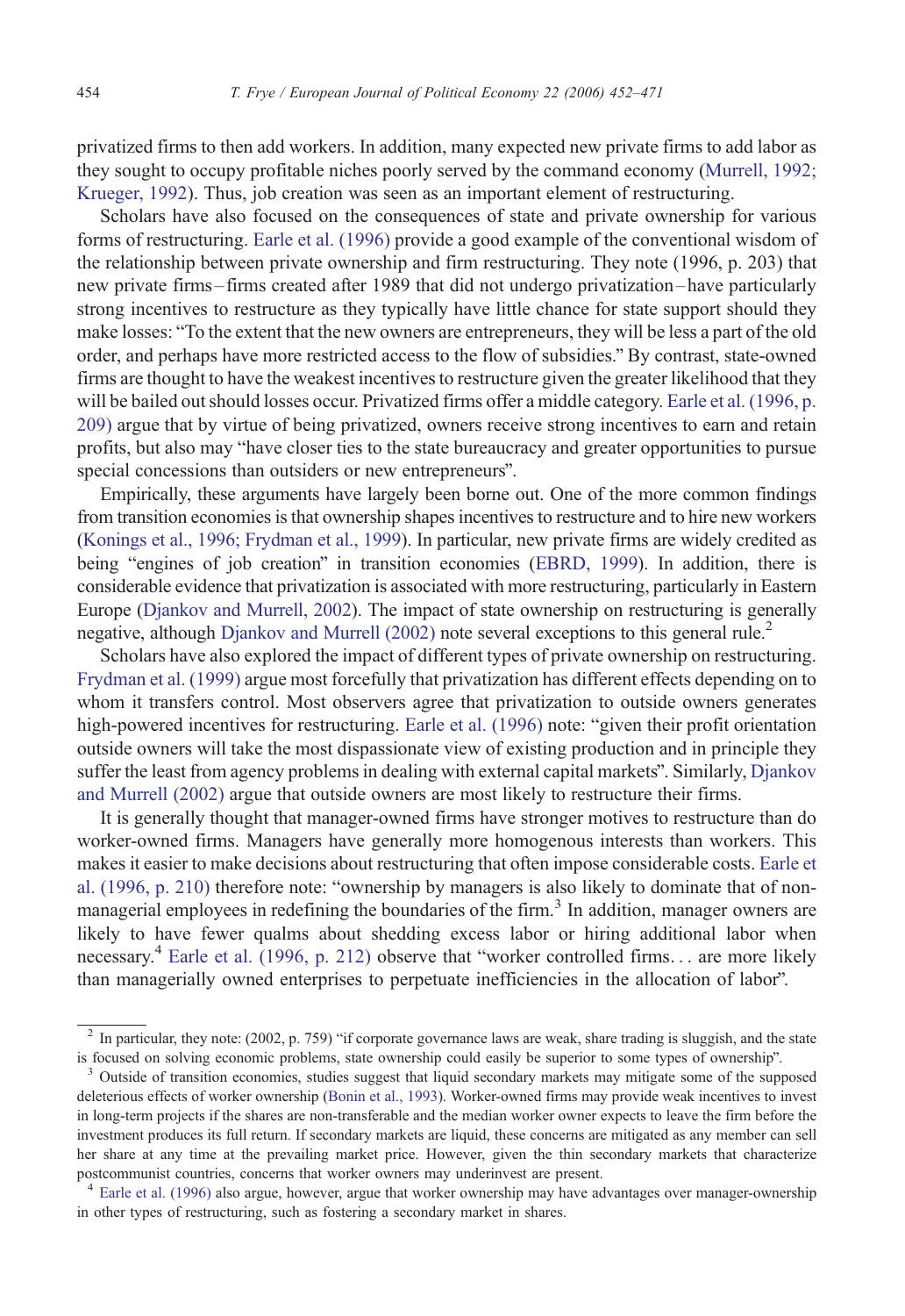In the case at hand, recognition of the potential problematic effects of worker ownership was clearly reflected in the design of the privatization program. Advisors to the Russian government expressed considerable concern that worker-owned and worker-managed firms would have significantly weaker incentives to expand employment and undertake restructuring. [Shleifer and](#page-19-0) Boycko (1993, p. 56) observe that "worker control is inconsistent with efficient corporate restructuring." These policymakers reasoned that bringing new workers onto the payroll would threaten to depress the wages of workers currently employed in the firm and blunt incentives to restructure more generally. In addition, workers generally have more heterogeneous interests and therefore may have greater difficulty making difficult decisions about restructuring than do managers [\(Earle et al., 1996, p. 211\)](#page-18-0). Thus, firms in which workers hold large ownership stakes or exercise influence over decision making would be especially unlikely to expand the workforce.

Empirical studies over the last decade give credence to these arguments. Summarizing over 100 studies of enterprise restructuring, [Djankov and Murrell \(2002, p. 759\)](#page-18-0) note: "privatization to workers is detrimental; ... and privatization to investment funds or foreigners has a large positive effect." They also find  $(2002, p. 763)$  that privatization to managers is positively associated with restructuring in Eastern Europe, but not in countries of the former Soviet Union.

Ownership is not the only factor likely to influence job creation in the cases at hand. Studies have also found that the quality of institutions shapes the probability of gaining a return on restructuring [\(Broadman and Recanatini, 2001; Johnson et al., 2003;](#page-18-0) [Frye, 2004\).](#page-18-0) Firm managers operating in markets characterized by strong institutions, such as well-functioning courts, are likely to gain a higher return on their restructuring efforts than are counterparts in markets with weak institutions. Thus, managers who express satisfaction with the performance of formal state institutions may hire new workers at a faster rate than do other managers.

Informal institutions may also shape incentives to hire new workers [\(Raiser, 1999; Stiglitz, 2000\).](#page-19-0) For example, high levels of social trust may reduce search costs in finding and evaluating new workers and thereby promote job creation. These informal institutions may be particularly important in the rather undeveloped labor markets that mark the region. Indeed, [Gimpelson and Lippoldt \(2001\)](#page-18-0) find that worker recruitment in Russia occurs primarily through informal and personal networks.

Many observers argue that access to credit shaped the expansion of firms, particularly in transition economies where needs for capital are high ([Holmstrom, 1996\).](#page-18-0) Firms may have strong incentives to hire new workers, but lack the short-term finance necessary to hire workers before reaping the benefits of their labor. Thus, efficient credit markets may spur job creation. The European Bank for Reconstruction and Development  $(1996, p. 15-16)$  noted: "The private investment, entrepreneurship and innovation that drive growth cannot be sustained without wellfunctioning credit institutions and markets." Firms facing severe credit constraints may be less likely to hire new workers.

### 3. Data

To assess the impact of these and other factors on one type of enterprise restructuring, employment growth, I conducted a survey of 500 firms in 8 regions in Russia.<sup>5</sup> From October– November, researchers from VTsIOM, the All-Russian Central for Study of Public Opinion,

<sup>&</sup>lt;sup>5</sup> This essay focuses on job creation and makes no claims about the relationship of worker ownership to other types of restructuring. See [Frydman et al. \(1999\)](#page-18-0) and [Djankov and Murrell \(2002\)](#page-18-0) for a review of studies that use other indicators of restructuring.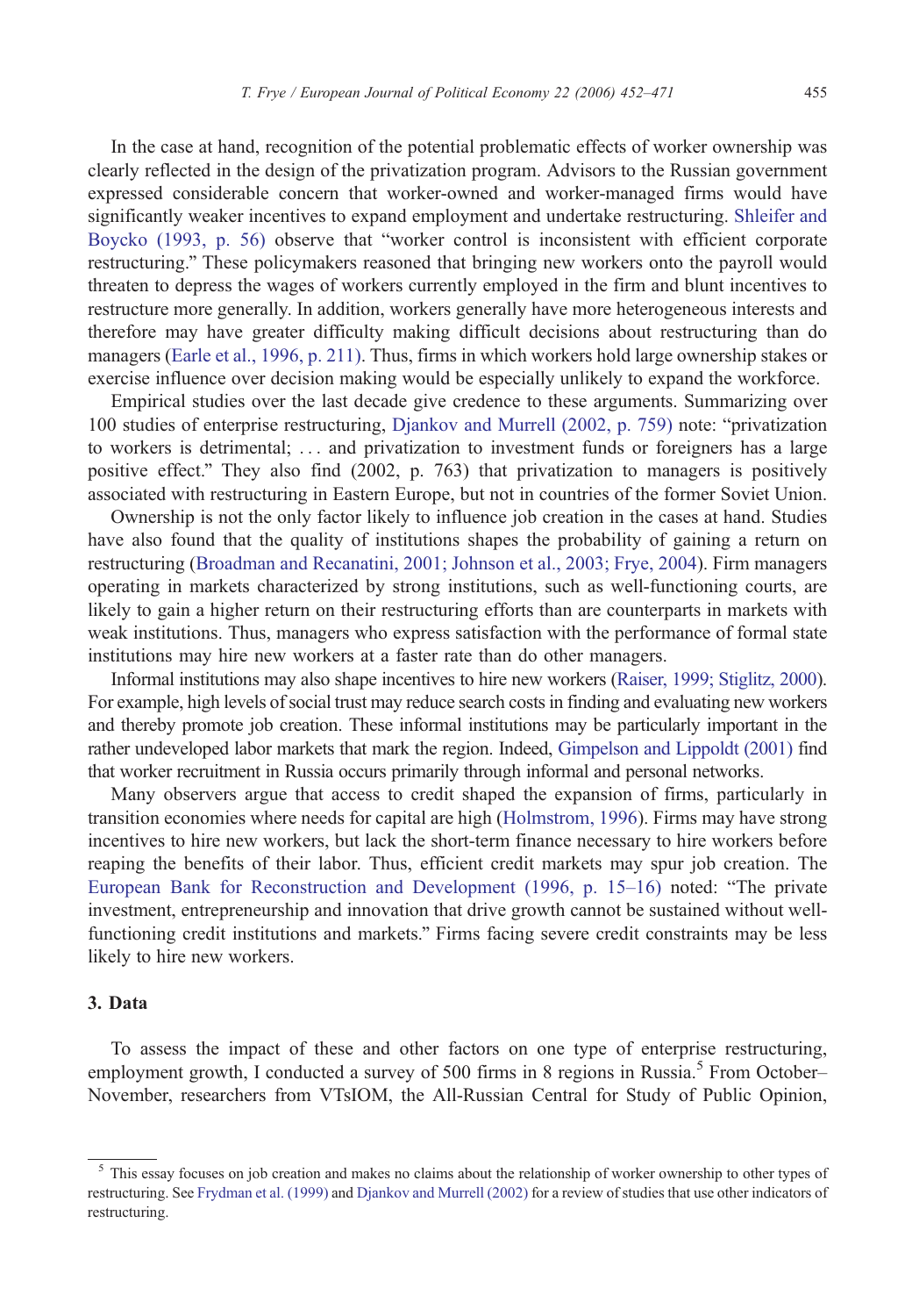interviewed high-level business managers in eight Russian cities: Moscow, Nizhnii Novgorod, Novgorod, Smolensk, Ufa, Tula, Voronezh, and Ekaterinburg.6 Regions were selected to include firms in rich and poor, left and right dominated, and urban and rural regions. To select the firms the research team used a stratified random sampling technique. After obtaining data from the state statistical agency (Goskomstat) on the number of employees and the types of firms in each region, researchers then stratified the sample by size and type of firm. Because the quality of Goskomstat data on small firms is thought to be weak, researchers supplemented the population with firms drawn from regional business directories that typically include more data [\(Yakovlev,](#page-19-0) 2001). Researchers then selected firms at random from within these two strata using a common list of Goskomstat data and regional business directories. Each firm within each stratum had an equal possibility of being included in the survey.

The fluidity of Russia's transition economy makes it difficult to determine how closely the sample of firms reflects the true population of firms at any given moment.<sup>7</sup> However, the distribution of firms in the sample across sectors, size, and profit rates is similar to a national sample. $8$ 

To keep costs down, the researchers included only firms in the capital city in these regions. This cost restriction is reasonable because the majority of firms in these regions are located in the capital city. Interviewers spoke face to face with the chief executive officer, the chief financial officer, or the chief manager of at least 60 firms in each region. The response rate for the sample as a whole was  $56\%$ <sup>9</sup>

The research team conducted pilot surveys that included debriefings with some respondents to assess the reliability of the questions. The team also received feedback on the survey instrument from representatives of several business organizations and from businesspeople known to the researchers. Interviewers asked some potentially sensitive financial questions using coarse categories to reduce respondent discomfort. Previous research and pilot surveys indicated that managers are generally unwilling to reveal rates of profit or turnover given the potential public and private costs of disclosing financial information. For example, instead of asking how much profit a firm made in the last year, interviewers asked respondents whether they made a profit, took a loss, or broke even in the last year.

The sampling frame included firms from Goskomstat categories of ten economic sectors and excluded firms in the agricultural, communal services, health, social services, educational, and cultural sectors. It excluded firms that had fewer than 4 workers. Most firms (55%) were in heavy or light industry; 20% were in retail trade; and 25% were in either the construction, transport, or communication sectors. Firms ranged in size from 4 to 53,000 employees with a mean of 840. Dropping the largest firm from the sample reduces the mean to 733. 15% of

<sup>6</sup> The survey was conducted by VTsIOM, which at the time was headed by Yurii Levada. In 2003, the research team at VTsIOM left the firm to create the Levada Center. It has no ties to the firm currently known as VTsIOM.

 $<sup>7</sup>$  Most significantly, reporting by Goskomstat on small firms, that is, those with less than 50 employees, are thought to</sup> be particularly inadequate [\(Yakovlev, 2001\).](#page-19-0)<br><sup>8</sup> In comparison to the national population of firms, industrial firms are slightly overrepresented (42% vs. 54%) and retail

firms are slightly underrepresented (27% vs. 15%) in this sample. Firms in the 8 other sectors are included in the sample at roughly the same percentages as the national population according to Goskomstat. Similarly, 65% of firms in the sample reported a profit in 2000. National surveys from Goskomstat find that 68% of firms reported making a profit in 2000.

<sup>9</sup> As a point of comparison the response rate for the U.S. National Election Survey was 60% in 2000. In 4 of the 8 regions in this survey the response rate was over 70% and in 3 other regions it was above the mean. In Smolensk, the response rate was 44%. Dropping observations from Smolensk produces no substantive change in the results. Given the length of these elite-level interviews, this response rate is reasonable.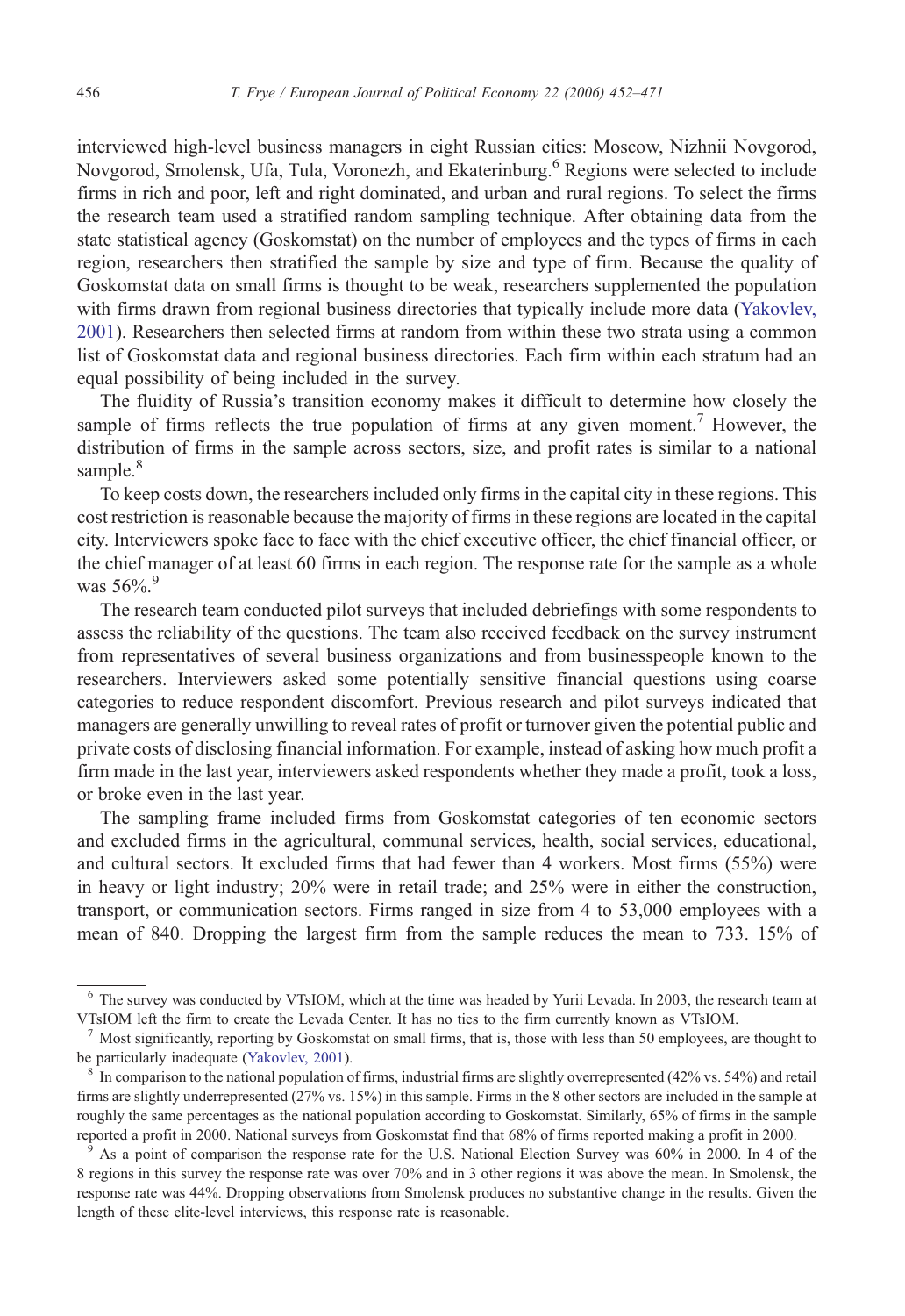firms were majority owned by the state. 20% were new private firms; that is, firms created after 1989 that never had any state ownership. 65% of the firms were formerly state-owned but had undergone privatization. 68% of firms claimed to have made a profit in 1999, 20% came out even, and 12% claimed to have lost money. 2% of the firms were formal members of financial industrial groups, but just under a third (28%) were members of production associations of some kind, such as a trust, holding company, concern, or financial industrial groups. Finally, 30% of firms were members of business or professional associations, such as the Russian Union of Industrialists and Entrepreneurs or the Association of Small Businesses. Table 1 provides descriptive statistics of the firms in the sample.

Two caveats are in order, both of which are common to firm-level survey research. The data presented here may suffer from survivor bias because researchers only obtained information from firms that are currently in operation. This is likely to be a greater problem for samples dependent on small rather than large firms. In addition, the data provide only a snapshot of a very fluid economy in Russia.

Two questions from the survey relate to job creation. Firm managers were asked whether they had increased the size of their workforce by at least 10% in the last 2 years. 40% of managers responded yes. Given the buoyancy of the Russian economy at the time of the survey due to a currency devaluation in August 1998 and high oil prices, such a figure seems reasonable.  $AddWorks$  is a dummy variable that equals 1 for firms that increased workers by at least  $10\%$ in the last 2 years, and 0 otherwise.

Firm managers were also asked whether they cut their workforce by at least 10% in the last 2 years. 26% of managers had reduced employment by at least 10% in the last year and 4% of managers had both increased and decreased their workforce by at least 10% in the last 2 years. To gain a measure of the net change in jobs in the firm, I created a simple ordered variable that equals  $-1$  for firms that cut their workforce by at least 10% over the last 2 years; 0 for firms that neither decreased nor increased their workforce by 10% over the last 2 years or for firms that both added and cut their workforce by at least 10% in the last 2 years; and 1 for firms that only increased the size of their workforce by at least 10% over the last 2 years. JobNetGrowth has a mean value of 0.16. The respective figures are 20%, 44% and

| Variable                                    | Mean     |
|---------------------------------------------|----------|
| Average number of employees                 | 840      |
| Industrial firms                            | 55%      |
| Retail and wholesale trading firms          | 20%      |
| Construction/Transport/Communications firms | 25%      |
| Own their building                          | 61%      |
| Members of business organization            | 31%      |
| Average age of the manager (years)          | 46       |
| Average years as director of the firm       | $6 - 10$ |
| Privatized firm                             | 65%      |
| State-owned firm                            | 15%      |
| De novo private firm                        | 20%      |
| Monopoly status                             | 10%      |
| Competition from foreign firms              | 14%      |
| Member financial industrial group           | $2\%$    |
| Member of production association            | 28%      |

Table 1 Descriptive statistics of firms in the sample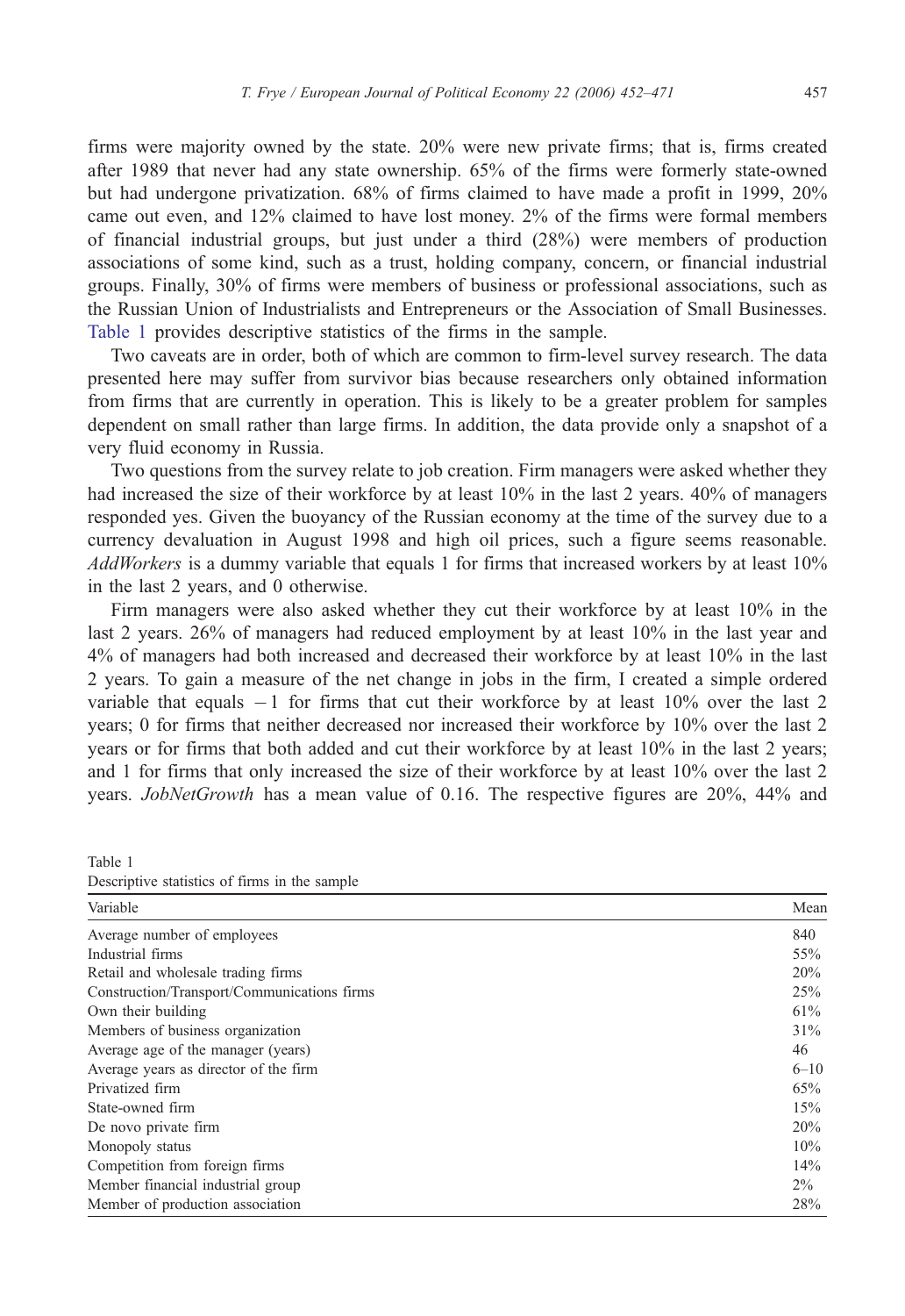| Region                    | WorkerOwnership | <b>AddWorkers</b> | Vote for market-oriented parties |  |  |  |
|---------------------------|-----------------|-------------------|----------------------------------|--|--|--|
| Moscow $(N=60)$           | 0.45            | 0.33              | 0.60                             |  |  |  |
| Ekaterinburg $(N=67)$     | 0.58            | 0.39              | 0.67                             |  |  |  |
| Novgorod $(N=60)$         | 0.48            | 0.53              | 0.67                             |  |  |  |
| Nizhnii Novgorod $(N=62)$ | 0.53            | 0.39              | 0.74                             |  |  |  |
| Smolensk $(N=62)$         | 0.56            | 0.47              | 0.58                             |  |  |  |
| Tula $(N=61)$             | 0.46            | 0.51              | 0.67                             |  |  |  |
| Ufa $(N=63)$              | 0.49            | 0.27              | 0.65                             |  |  |  |
| Voronezh $(N=60)$         | 0.75            | 0.33              | 0.47                             |  |  |  |
| Sample mean $(N=495)$     | 0.54            | 0.40              | 0.63                             |  |  |  |
|                           |                 |                   |                                  |  |  |  |

Table 2 Descriptive statistics by region

Table reports whether firms had a significant level of worker ownership, had increased their workforce by at least 10% in the last 2 years, and whether they had voted for a market-oriented party in parliamentary elections in December 1999.

36%.<sup>10</sup> These questions create rather crude indicators that lack the precision of continuous measures of employment growth. However, they are easy for respondents to answer, generate few incentives to dissemble, and provide sufficient variation to analyze patterns of job creation. Table 2 provides a regional breakdown and [Table 3](#page-7-0) provides a sectoral breakdown of job creation in the firms under study.

Most studies of firm behavior in transition economies focus on differences among stateowned, privatized, and new private firms. This study does so as well. However, it also examines the effect of worker ownership and worker management on job creation. As noted previously, worker-owned and worked-managed firms may have weak incentives to hire new workers. Interviewers asked managers which of the following groups were major shareholders in the firm: the state, the managers of the firm, members of the workers' collective (excluding managers), private citizens outside of the firm (including former workers), other Russian corporate entities, foreigners, and others. More than half of the respondents (54%) indicated that the workers' collective was a major shareholder of the firm. *WorkerOwners* is a dummy variable for this  $response.<sup>11</sup>$ 

Numerous studies, however, argue that managers in firms in Russia exercise considerable control even in firms in which workers hold a large portion of the shares ([Blasi and Shleifer, 1996;](#page-18-0) [Commander et al., 1996\).](#page-18-0) Formal measures of shareholding may be misleading if workers are unable to translate their shares into influence on decision making within the firm. Such concerns were particularly evident early in the transition. To mitigate this potential problem, this study also includes a more subjective measure of the influence of workers on enterprise decision making.<sup>12</sup>

 $10$  The difference between the figures for AddWorkers and JobNetGrowth arises due to different treatments of firms who both added and cut their workforce by at least 10% in the last 2 years. AddWorkers treats all firms that increased their workforce by at least 10% as 1, and all other firms as 0. Thus, it counts as 1 firms that both increased and decreased their workforce by at least 10%. JobNetGrowth treats as 1 all firms that increased their workforce by at least 10% and did not also cut their workforce by at least 10%. Thus, the latter is a more restrictive measure. The results are unchanged if AddWorkers treats firms that both increased and decreased their workforce by at least 10% as 0.

<sup>&</sup>lt;sup>11</sup> Managers are generally reluctant to reveal precise information on ownership, in part due to fears of reprisal by predatory bureaucrats and/or organized crime ([Frye, 2002\).](#page-18-0) In addition, company managers are often reluctant to provide detailed information about the influence of various groups on decision making in firms. This study tries to minimize this problem by asking questions in the survey that generate some rough measures of the ownership structures and management practices of firms within the limits of respondents' reluctance to reveal potentially sensitive information.

 $12$  [Earle et al. \(1996\)](#page-18-0) adopt a similar strategy.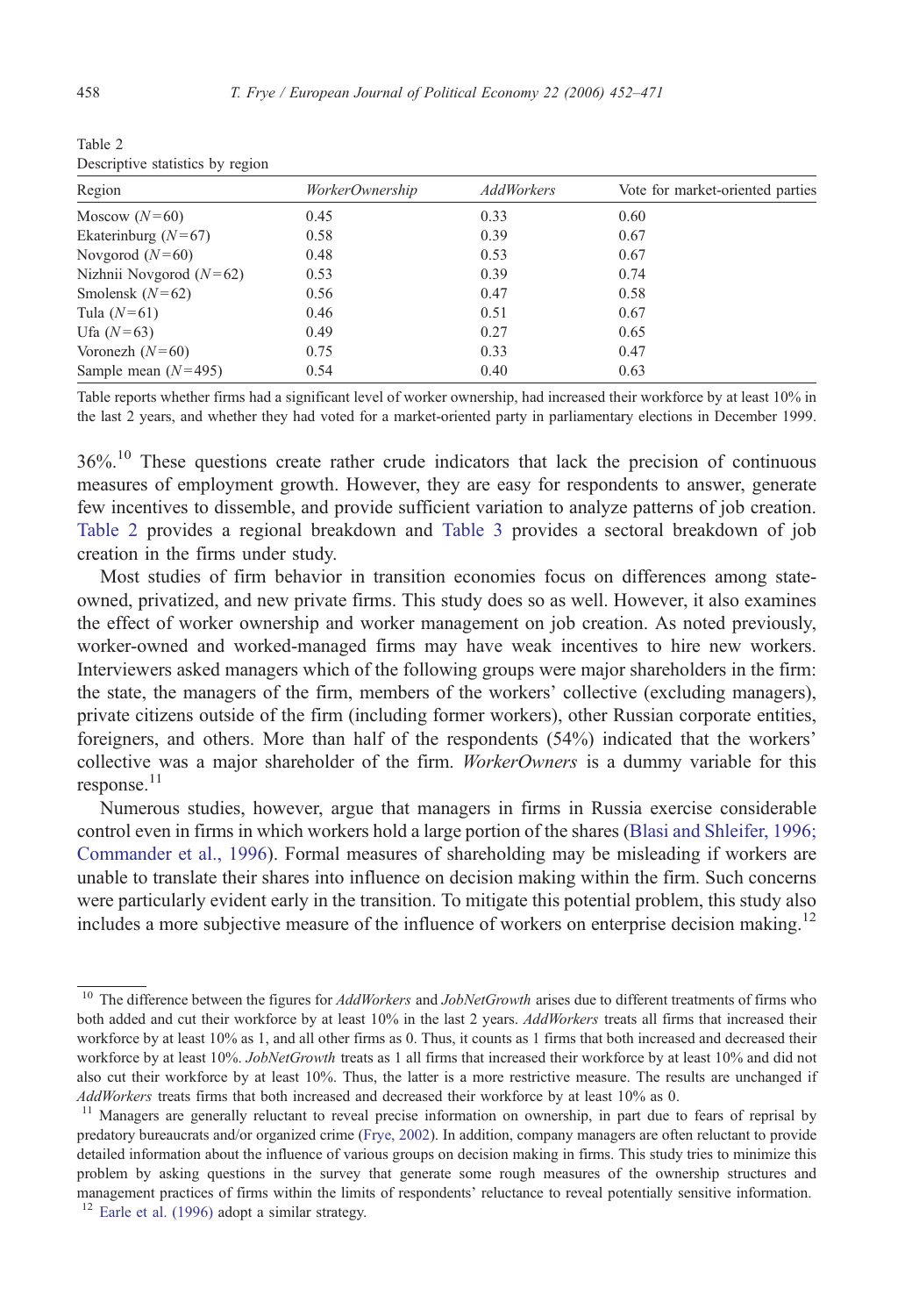| Descriptive statistics by sector |                   |                                |  |  |  |  |
|----------------------------------|-------------------|--------------------------------|--|--|--|--|
| WorkerOwnership                  | <b>AddWorkers</b> | Vote for market-oriented party |  |  |  |  |
| 0.50                             | 0.33              | 0.75                           |  |  |  |  |
| 0.68                             | 0.48              | 0.59                           |  |  |  |  |
| 0.73                             | 0.44              | 0.56                           |  |  |  |  |
| 0.57                             | 0.43              | 0.63                           |  |  |  |  |
| 0.54                             | 0.40              | 0.60                           |  |  |  |  |
| 0.54                             | 0.39              | 0.67                           |  |  |  |  |
| 0.29                             | 0.25              | 0.68                           |  |  |  |  |
| 0.22                             | 0.44              | 0.67                           |  |  |  |  |
| 0.47                             | 0.18              | 0.88                           |  |  |  |  |
| 0.43                             | 0.36              | 0.60                           |  |  |  |  |
| 0.54                             | 0.40              | 0.63                           |  |  |  |  |
|                                  |                   |                                |  |  |  |  |

<span id="page-7-0"></span>Table 3

Table reports whether firms had a significant level of worker ownership, had increased their workforce by at least 10% in the last 2 years, and whether managers had voted for a market-oriented party in parliamentary elections in December 1999.

Interviewers asked the respondents to rate the extent of influence exercised by each group of shareholders on a four-point scale with 0 equal to no influence, 1 some influence, 2 significant influence, and 3 very significant influence. Just over half said that the workers had no influence in their firm; 28% said that workers had some influence; 14% said that workers had significant influence; and 4% said that workers had very significant influence. WorkerInfluence is an ordered variable with a mean of 0.69.

The correlation between worker ownership and worker influence is fairly high (0.74), suggesting that formal ownership rights generally translate into influence on decision making within the firm, but that the two are not synonymous. These variables are not without limitations and are fairly crude. They do, however, provide somewhat finer measures of ownership than are commonly gathered by state statistical agencies. Moreover, they provide some insight into the relative influence of different groups on decision making within the firm. It is important to bear in mind that more probing questions may have been counterproductive given strong incentives to conceal information on ownership stakes and the patterns of economic decision making within the firm in Russia.

The quality of institutions is often argued to have a significant impact on firm behavior in transition economies [\(Johnson et al., 1998\).](#page-18-0) To measure institutional performance, we asked respondents to rate the performance of state arbitration courts on a scale of 1–5 (with 1 being very poor, and 5 being very good). State arbitration courts are the main formal fora for resolving economic disputes among businesses in Russia. Company managers gave the arbitration courts a score of  $3.1$  on the five-point scale.<sup>13</sup> These findings are in line with results from other surveys of company managers that also tend to give the arbitration courts fairly high ratings, particularly relative to other state bodies ([Hendley et al., 2000, 2001;](#page-18-0) [Solomon, 2002\).](#page-19-0)

Previous studies have shown that the ability of courts to constrain state agents is a reliable predictor of firm restructuring [\(Frye, 2004\).](#page-18-0) Where managers do not believe that courts can protect their rights in disputes with the local or regional government, they invest at lower levels, even controlling for the perceived quality of judicial institutions more generally. To assess this argument, we asked managers: "In the case of an economic dispute with the local or regional

<sup>&</sup>lt;sup>13</sup> Only the tax police received higher performance scores than did state arbitration courts. This may be damning with faint praise given the relatively low scores for all bureaucracies. It does, however, suggest that in relative terms company managers give state arbitration courts fairly high marks.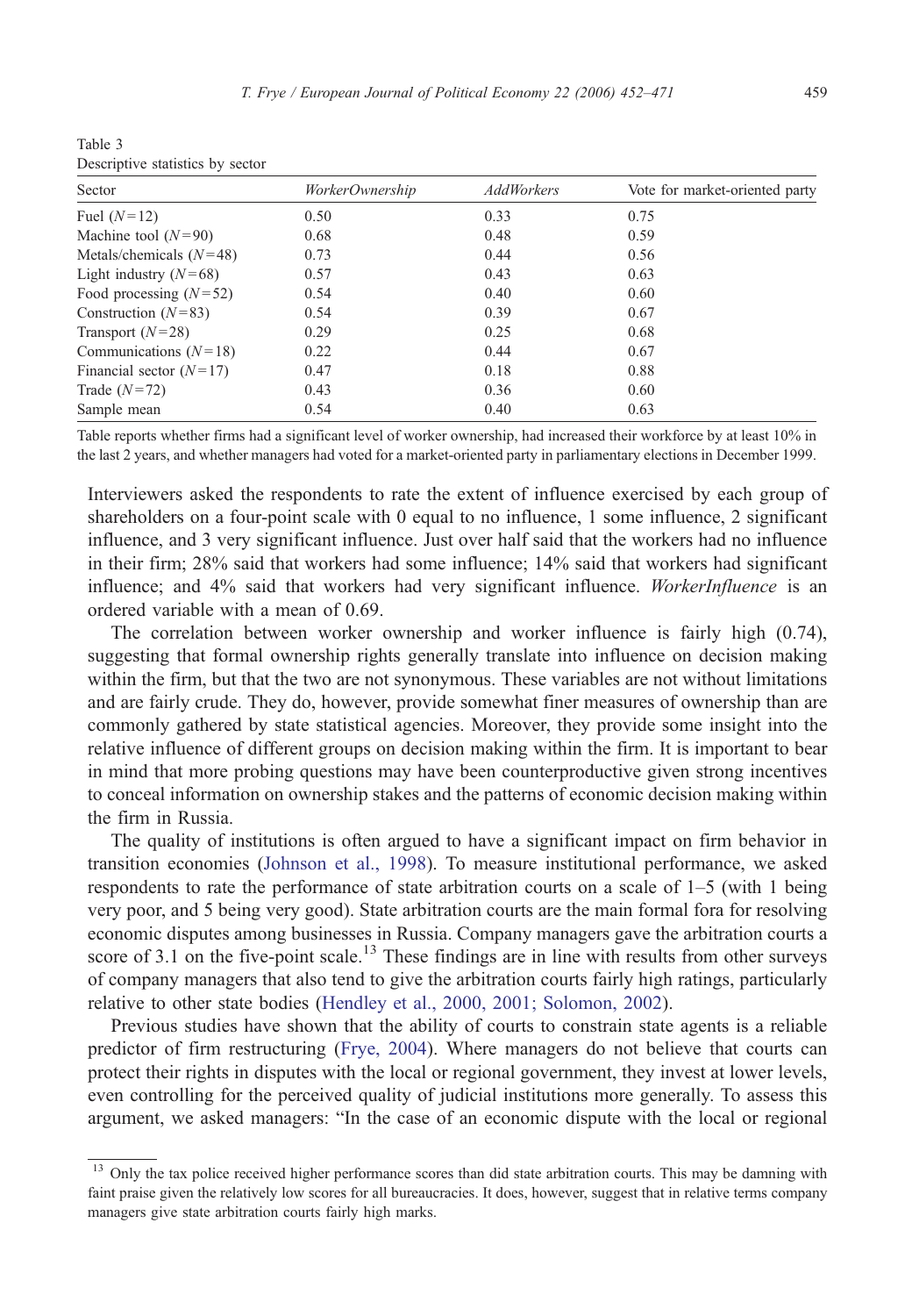government, do you believe that the courts could protect your legal interests?" Only 39% of respondents answered yes. When we repeated the question, but replaced the *local or regional* government with a business partner, we found that 76% of respondents believed that the courts could protect their interest in a dispute with another private entity. GovernmentToCourt is a dummy variable that equals 1 for managers who believe that they can take the government to court and 0 otherwise.

Informal institutions, such as levels of general trust, may also shape incentives to add more workers. Given that workers are often hired based on personal networks, informal institutions may be particularly important in the case at hand. We asked managers: "What do you think, can one trust businesspeople in your region to fulfill their contractual obligations with business partners?" 2% said almost never; 15% said usually no; 59% said usually yes; and 14% said almost always. Trust is a four-category variable based on these responses ranging from 0 (almost never trust) to 3 (almost always trust). The mean value for this variable was 2.0.

Lack of external finance is a common explanation for the failure of firms to expand. To measure the severity of the credit constraint, we asked managers to rate the problem of access to credit for their firm on a scale of 1–5 (1 being no problem, and 5 being a very big problem). The mean response was 2.75. Most interesting, 38% of managers said that access to finance was not at all a problem. It is unlikely that strong banking institutions in Russia led respondents to believe that credit markets were not an obstacle to business. More likely, managers for whom access to credit is not a problem rely on retained earnings for investment rather than on credit markets. Given the strong performance of the Russian economy at the time of the survey credit constraints may not have been significant for cash-rich firms.<sup>14</sup>

Other factors may also drive decisions to hire more workers. Because firm size may influence employment, I include a variable that measures the log of the number of employees in the firm [\(Konings et al., 1996; Faggio and Konings, 2001\)](#page-18-0). I add a dummy variable for firms that claim to have made a profit in the year 2000 and another dummy variable for firms that were members in a business organization or professional association. I also add dummy variables for 10 different economic sectors as defined by Goskomstat and for the 8 regions in which the firms are located. The latter are thought to capture hard to measure aspects of the environment that are associated with the region and may influence firm behavior. Finally, I include a measure for the highest level of formal education of the manager, which may serve as rough proxy for entrepreneurial skill.

#### 4. Quantitative analysis

To assess these results, I begin by estimating the following equation:

 $AddWorks = WorkerInfluence + NewPrivate + State + GovernmentToCountry + Courses$  $+ Trust + CreditObstack + Profit + Points of the systemization + Education$  $+$  SectorDummies  $+$  RegionDummies  $+$  e.

I run a probit model that predicts the probability that a firm reports a 10% increase in the size of its workforce during the last 2 years. I report the results in Model 1 in [Table 4.](#page-9-0) I then repeat the

<sup>&</sup>lt;sup>14</sup> Firms that reported a profit in the year 2000 rated access to credit as a problem at 2.5, while firms that did not make a profit rated it a 3.1. A t-test indicates that these differences are statistically significant at the 0.05 level.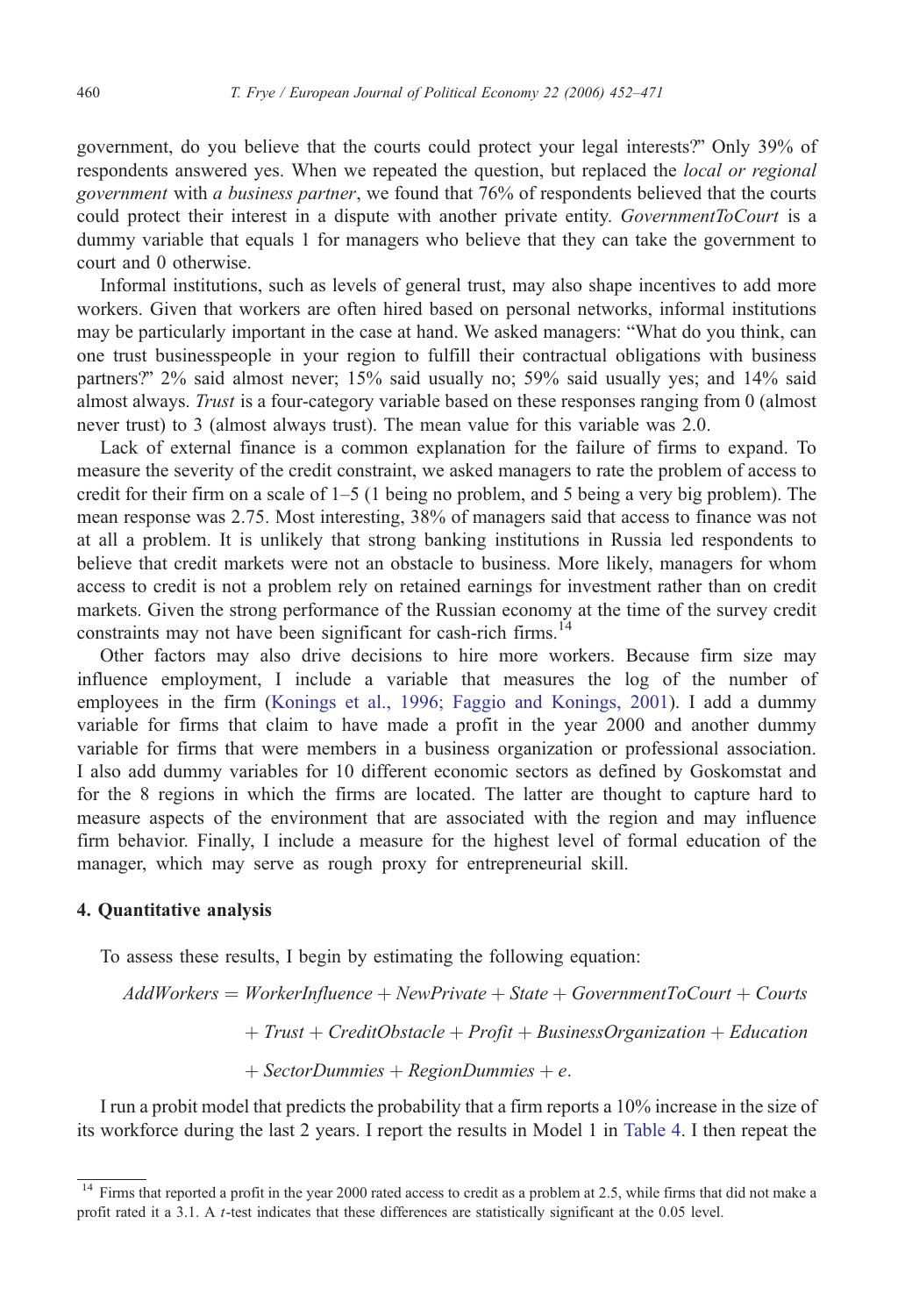|                             | AddWorkers (1)   | AddWorkers (2)   | JobNet(3)        | JobNet(4)        |  |  |
|-----------------------------|------------------|------------------|------------------|------------------|--|--|
| WorkerInfluence             | $-0.23***(0.08)$ |                  | $-0.11*$ (0.06)  |                  |  |  |
| WorkerOwnership             |                  | $-0.43***(0.15)$ | -                | $-0.25*(0.14)$   |  |  |
| <b>NewPrivate</b>           | $0.47**$ (0.19)  | $0.41**$ (0.19)  | $0.48***(0.18)$  | $0.44***(0.18)$  |  |  |
| State-Owned                 | $-0.67**$ (0.28) | $-0.78***(0.29)$ | $-0.51**$ (0.21) | $-0.59***(0.23)$ |  |  |
| GovernmentToCourt           | 0.03(0.14)       | 0.01(0.14)       | $-0.02(0.13)$    | $-0.02(0.13)$    |  |  |
| Courts                      | $-0.05(0.09)$    | $-0.06(0.09)$    | $-0.03(0.08)$    | $-0.04(0.08)$    |  |  |
| Trust                       | $0.29***(0.11)$  | $0.29***(0.11)$  | $0.30***(0.10)$  | $0.31***(0.10)$  |  |  |
| CreditObstacle              | $-0.08*(0.04)$   | $-0.08*(0.04)$   | $-0.04(0.04)$    | $-0.04(0.04)$    |  |  |
| Profit                      | $0.28**$ (0.14)  | $0.28**$ (0.14)  | $0.33***(0.13)$  | $0.33***(0.13)$  |  |  |
| <b>BusinessOrganization</b> | $0.26**$ (0.14)  | $0.29**$ (0.14)  | $0.22*(0.13)$    | $0.25*(0.13)$    |  |  |
| $Log_{emp}$                 | 0.02(0.05)       | 0.03(0.05)       | 0.03(0.05)       | 0.04(0.05)       |  |  |
| Constant                    | $-0.13(0.61)$    | $-0.16(0.61)$    | $-0.15(0.24)$    | $-0.15(0.24)$    |  |  |
| Prob > $\chi^2$             | 0.0001           | 0.0001           | 0.0000           | 0.0000           |  |  |
| Log likelihood              | $-260.80$        | $-261.13$        | $-384.19$        | $-384.02$        |  |  |

<span id="page-9-0"></span>Table 4 Estimation relating property type to probability of job creation

 $N=435$ . Robust standard errors in parentheses below coefficient estimates. Results for city and sector of the firm and education of manager are not reported. Columns 1 and  $2 =$  probit estimation. Columns 3 and  $4 =$  ordered probit estimation.

\* Significant at .10.

\*\* Significant at .05.

\*\*\* Significant at .01.

analysis in Model 2 using *WorkerOwnership*, rather than *WorkerInfluence*, as an independent variable. Both models use robust standard errors. The excluded ownership category is privatized firms.

Model 1 in Table 4 finds that ownership has a strong influence on job growth controlling for a range of factors. Most important, firms in which workers exercise greater influence over decision making hire fewer workers as indicated by the negative and significant coefficient on WorkerInfluence.<sup>15</sup> As other studies have shown, new private firms are more likely to experience higher levels of job growth than are privatized firms ([Johnson et al., 1998\).](#page-18-0) In addition, stateowned firms are significantly less likely to experience a large increase in new workers than are privatized firms.

Proxies for the quality of formal institutions seem to have little relationship to the decision to hire more workers as indicated by the insignificant coefficients on GovernmentToCourt and Courts. However, managers who exhibit high levels of trust in businesspeople in their region are more likely to increase their workforce than are other managers.

Finally, credit constraints have a marginally significant impact on employment growth at the firm level. The sign of the coefficient on *CreditObstacle* is negative and significant at the 0.10 level indicating that the more difficulty firms have gaining access to credit, the less likely they are to experience large increases in the workforce.

In Model 2, I use a proxy for worker ownership rather than for worker influence. Again, the results are consistent with the preceding analysis. The coefficient on *WorkerOwnership* is negative and significant. The results for other variables are essentially unchanged.

<sup>&</sup>lt;sup>15</sup> There is some evidence that moderate levels of worker influence may particularly hinder job creation. Treating each of the four levels of WorkerInfluence as dummy variables reveals that moderate levels of worker influence are associated with the lowest rates of job creation. Caution is necessary in interpreting this result, however, as it relies heavily on the perhaps tenuous assumption that managers make consistent distinctions between firms where worker influence is significant and very significant.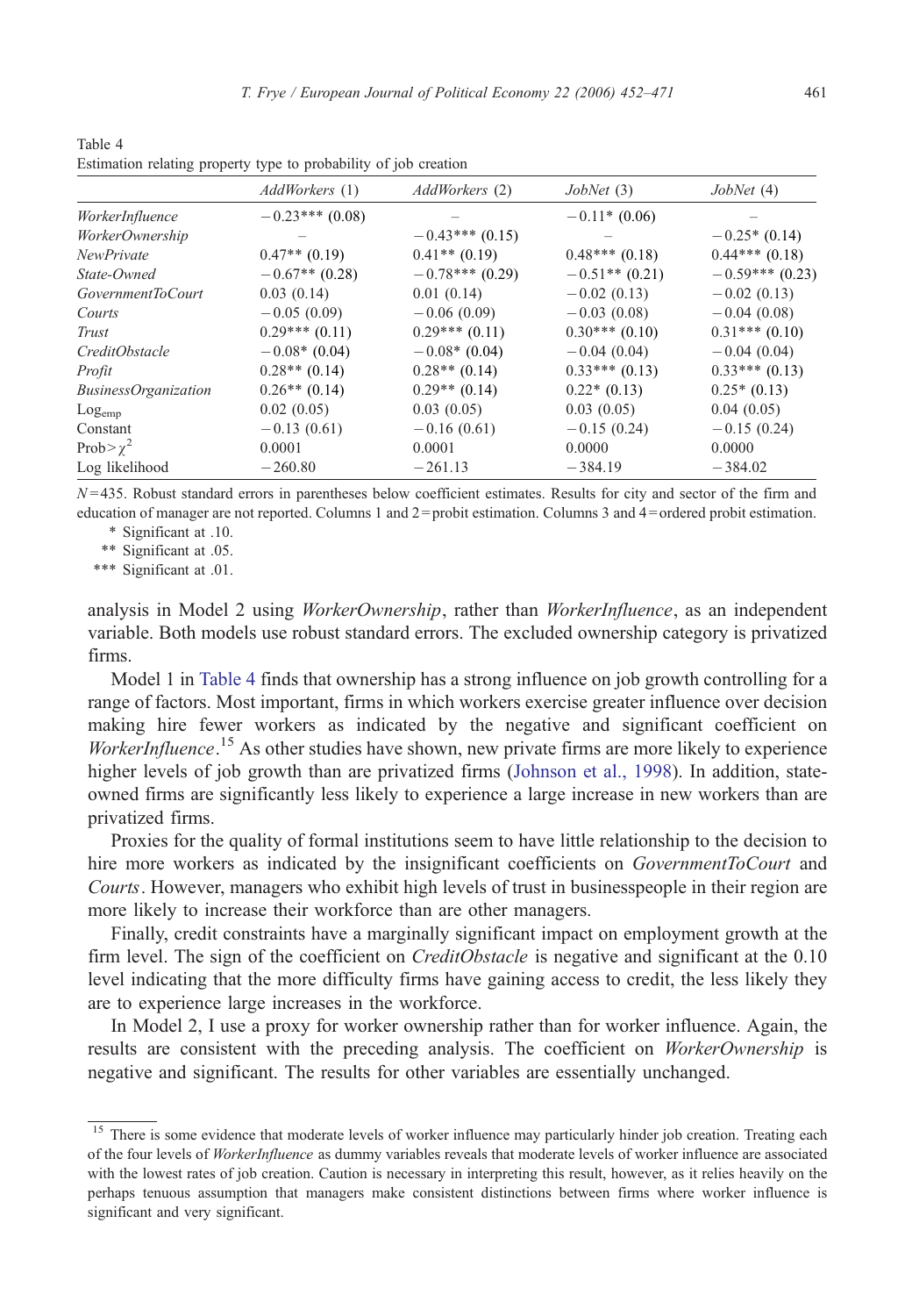In Models 3 and 4, I rely on an ordered probit model and use *JobNetGrowth* as a dependent variable. As before, the independent variables of interest are proxies for worker influence and worker ownership. The results are consistent with previous analyses. The coefficients on variables related to worker influence in Model 3 and worker ownership in Model 4 retain their statistical significance, while the coefficients on variables related to institutions remain insignificant. The variable proxying for credit constraints retains its sign, but loses it statistical significance in this specification of the model.

The substantive impact of worker influence on the probability of increasing the size of the workforce is quite large. I compute the predicted probabilities based on the results from Model 1 holding dummy variables at their mode and continuous variables at the means. Doing so indicates that a one-unit increase in the index of worker influence on decision making in a hypothetical retail trade firm in Nizhnii Novgorod depresses the probability of a firm significantly increasing its workforce from 0.49 to 0.44.

The findings are robust to different measures of the impact of workers on job creation. Indeed, the findings indicate that the more objective measure of worker possession of shares and the more subjective measure of worker influence have similar effects on decisions to expand the workforce. The results are also robust to alternative specifications of the dependent variable. In addition, dropping regional dummy variables has little substantive effect on the main results of interest.

Thus far the analysis has examined how worker ownership and worker management influenced the probability of job creation. However, worker ownership may work differently in different types of firms. For example, the effects of worker ownership may depend on the property type of the firm. Worker owners in privatized firms likely have worked together for longer than worker owners in new private firms. The former may therefore have greater solidarity than the latter and find it easier to collude against hiring new workers who may depress the wages of current workers. To assess the possibility that the effects of worker ownership are especially pronounced in privatized firms, I create an interaction term WorkerOwnership\* Privatized.<sup>16</sup>

Worker ownership in profitable firms may be less problematic for job creation than in unprofitable firms. Model 1 in [Table 5](#page-11-0) therefore also includes the interaction term, WorkerOwnership \*Profit2000, which assesses whether the effect of worker ownership differs in profitable and unprofitable firms. The results reveal that worker ownership reduces the probability of job creation in privatized firms as indicated by the negative and significant coefficient on WorkerOwnership \* Privatized. The effects of worker ownership on job creation appear to be conditional on the property type of the firm. In addition, the coefficient on WorkerOwnership \*Profit2000 indicates that worker-owned firms that reported a profit in 2000 were likely to have increased their workforce. Worker-owned firms that turn a profit do not appear to suffer from lower rates of job creation. These results suggest that the effects of worker ownership are conditional on property type and profitability.

Studies of the effects of ownership and shareholder influence on firm behavior often raise concerns about endogeneity. For example, in the case at hand firms that are poor performers may be both more likely to have been privatized to the workers *and* to be less likely to expand their workforce. Because firms do not choose their ownership structure at random, it is may be difficult to determine whether poor performance or worker ownership is influencing the decision not to increase the workforce. In their review of essays on enterprise restructuring in transition

<sup>&</sup>lt;sup>16</sup> Previous analyses used privatized firms as the excluded category. Here I use new private firms as the excluded category. I do not use state-owned firms as the excluded category because they have no worker ownership.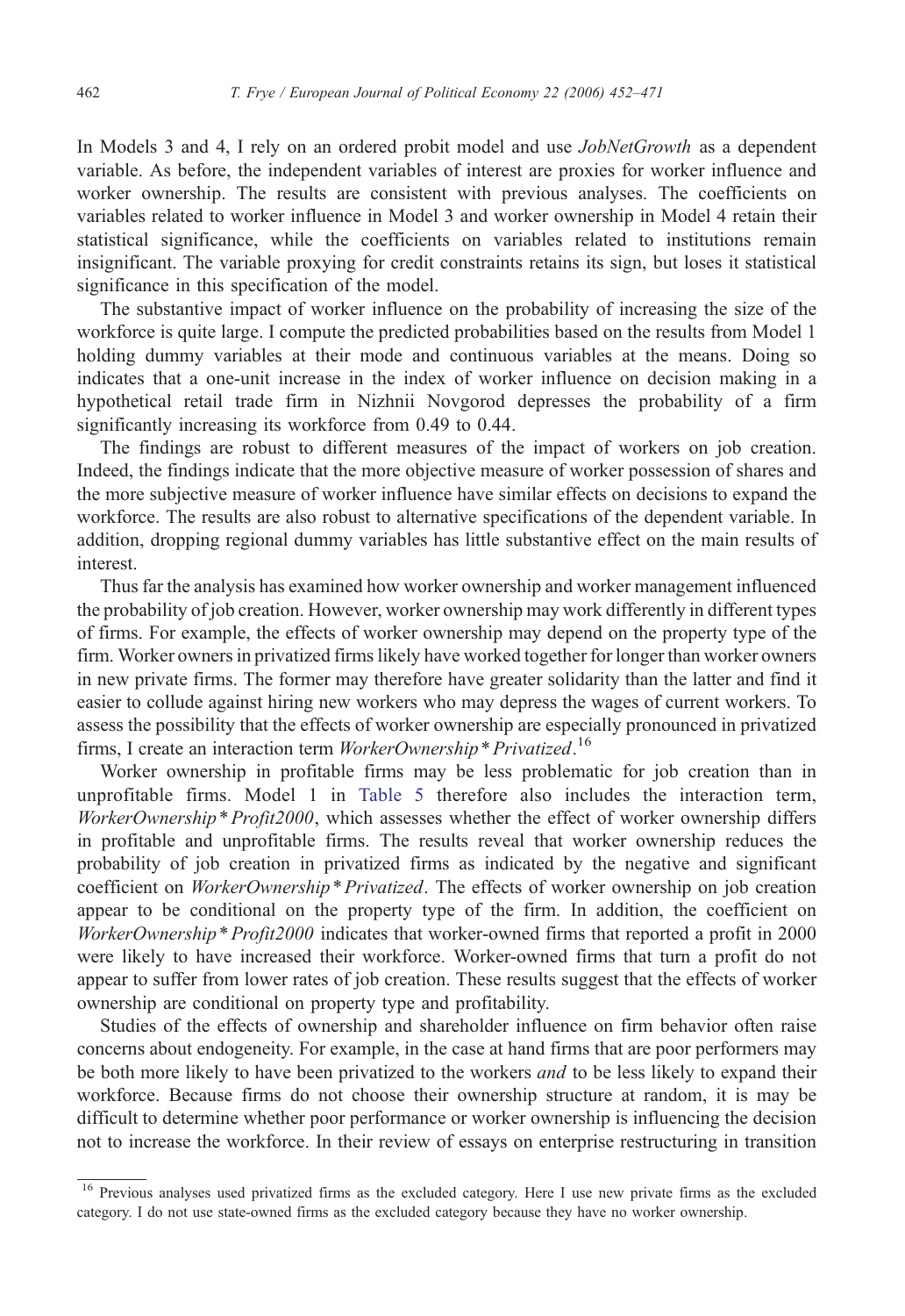<span id="page-11-0"></span>

| Table 5 |                                                                                     |  |  |
|---------|-------------------------------------------------------------------------------------|--|--|
|         | Probit estimation of property-type and profitability on probability of job creation |  |  |

|                             | <b>AddWorkers</b> |
|-----------------------------|-------------------|
| WorkerOwnership             | $-0.39(0.34)$     |
| Privatized                  | 0.08(0.22)        |
| WorkerOwnership*Privatized  | $-0.64**$ (0.33)  |
| Profit2000                  | $-0.01(0.21)$     |
| WorkerOwnership*Profit2000  | $0.57**$ (0.28)   |
| State-Owned                 | $-0.85**$ (0.30)  |
| Courts                      | $-0.06(0.09)$     |
| GovernmentToCourt           | 0.02(0.14)        |
| Trust                       | $0.28**$ (0.12)   |
| CreditObstacle              | $-0.08*(04)$      |
| <b>BusinessOrganization</b> | $0.32**$ (0.14)   |
| $Log_{emp}$                 | 0.04(0.05)        |
| Constant                    | 0.03(0.63)        |
| Prob > $\gamma^2$           | 0.0002            |
| Log likelihood              | $-260.66$         |

 $N=435$ . \*Significant at .10. \*\*Significance at .05. \*\*\*Significant at .01. Robust standard errors in parentheses below coefficient estimates. Results for city and sector of the firm and education of manager are not reported.

economies, Djankov and Murrell  $(2002, p. 744)$  note that these "problems have been thoroughly recognized in the literature, but solutions are not easy to obtain."

[Frydman et al. \(1999\)](#page-18-0) argue that the effects of privatization on changes in enterprise behavior introduce three types of possible selection biases. First, better-performing firms may be selected for privatization. Second, firms may be kept state-owned to keep them from closing if they are expected to be uncompetitive. Third, governments may restructure firms prior to privatization. The specific features of the privatization process in Russia suggest that these potential endogeneity biases may be less severe in this case than elsewhere. The massive speed and broad scope of privatization in Russia imply that the Yeltsin administration paid little heed to the performance of different types of firms in the privatization program. Between June 1992 and June 1994, the Russian government privatized more than 15,000 medium and large sized enterprises at breakneck speed. The State Property Committee chose firms to be included in the program by industrial sector rather than by individual firm and excluded relatively few firms from the list.<sup>17</sup> Indeed, after the passage of the Law on Privatization in June 1992 –a law that made managers and workers the main beneficiaries of privatization –enterprise insiders had little incentive to resist privatization ([Shleifer and Boycko, 1993\).](#page-19-0) [Frydman et al.](#page-18-0) (1999) convey these points well.

Generally speaking privatization programs that convey property rights to enterprise insiders are much easier to execute from a political point of view, and nearly all postcommunist countries have tried to make their programs politically more acceptable by giving preferential treatment to the managers and workers of the privatized enterprises. Despite certain misgivings, the Russian reformers went the furthest in this respect, conferring on enterprise the control of about 70 percent of privatized firms...The assumption behind many of these such programs was the belief that, in

<sup>&</sup>lt;sup>17</sup> Firms excluded from privatization were concentrated in strategically important defense and raw materials sectors.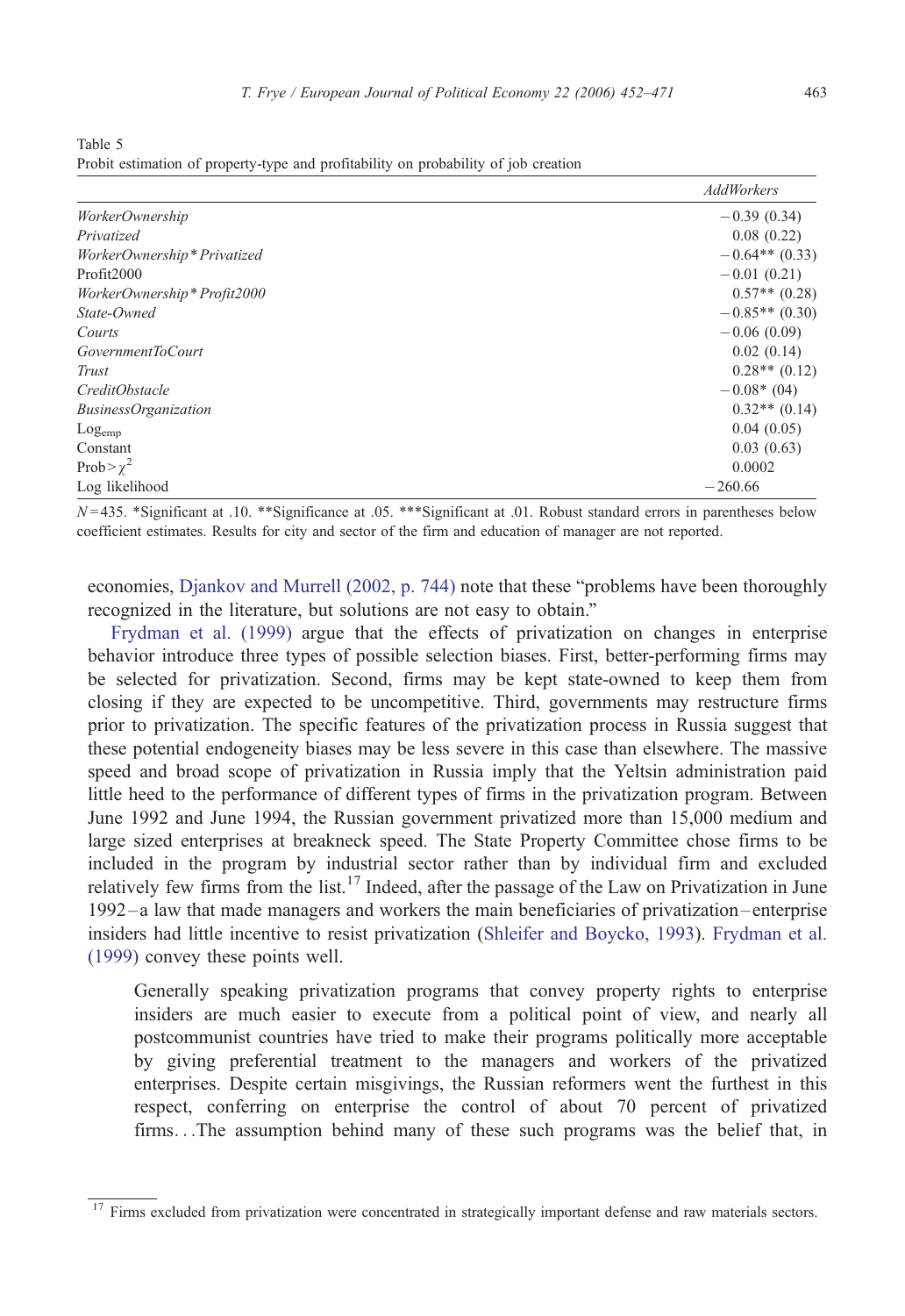the environment of the postcommunist transition, the fact of privatization, with its concomitant depoliticization and greater efficiency, is more important than any particular way in which firms are privatized.

Thus, the manner of privatization in Russia suggests that firms were not selected into the privatization program based on their performance. There is also little reason to believe that specific state-owned firms were kept out of privatization due to concerns for their competitiveness. In addition, there is scant evidence that the Russian government conducted any significant restructuring of enterprises prior to privatization. As the [Frydman et al. \(1999\)](#page-18-0) quote cited above indicates, privatization in Russia was conducted primarily to encourage restructuring rather than vice versa. Russia's extremely rapid and broad-based privatization therefore may mitigate some concerns about selection bias.

Another potential source of endogeneity is, however, more troubling. It may be that in the post-privatization process worker ownership became predominant in poor performing firms that were therefore less likely to expand ownership. This concern is more severe, but depends in part on assumptions about how quickly ownership structures respond to changes in incentives. For example, the financial crisis of August 1998 and subsequent devaluation of the ruble drastically changed the economic environment for firms in Russia and turned many loss-making firms into profitable ones. As this shock occurred about 15 months prior to the survey, it may be that some firms did not have time to change their ownership structures to suit the new environment. If true, this would mitigate somewhat concerns that ownership type is wholly endogenous to firm quality. Nonetheless, it is difficult to minimize possible problems of endogeneity between ownership type and firm behavior, particularly using crosssectional data. The possibility of this type of endogeneity is the most important limitation of this study.

In sum, controlling for a range of factors, worker ownership and worker influence on decision making are associated with a lower probability that a firm increases its workforce in the case at hand. This finding suggests that concerns expressed about the impact of worker ownership on job creation during the design of the privatization program in Russia were well founded.

## 5. Voting and job creation

Job creation has important economic consequences, but it also may have substantial effects on politics as well. Firms that create jobs may be prominent constituencies in support of further reform. The next section addresses how job creation affects political support for parties advocating economic liberalization.

Models of economic transformation emphasize that to be sustained over time reforms must create their own constituencies ([Przeworski, 1991\)](#page-19-0). This is particularly problematic in the postcommunist region because command economies generally lacked private sector business groups that are often seen as the social base for liberal economic policies ([Eyal et al., 1999;](#page-18-0) [Jackson et al., 2003\)](#page-18-0). Most countries began the transformation with the primary constituencies for liberal economic reforms either weak or absent.

To date, most empirical research on the political bases of economic reform has focused on the creation of new enterprises. Studies using data aggregated at the regional level have found a positive relationship between support for economically liberal parties and the number of new private firms created in the region. [Warner \(2001\)](#page-19-0) finds that regions within Russia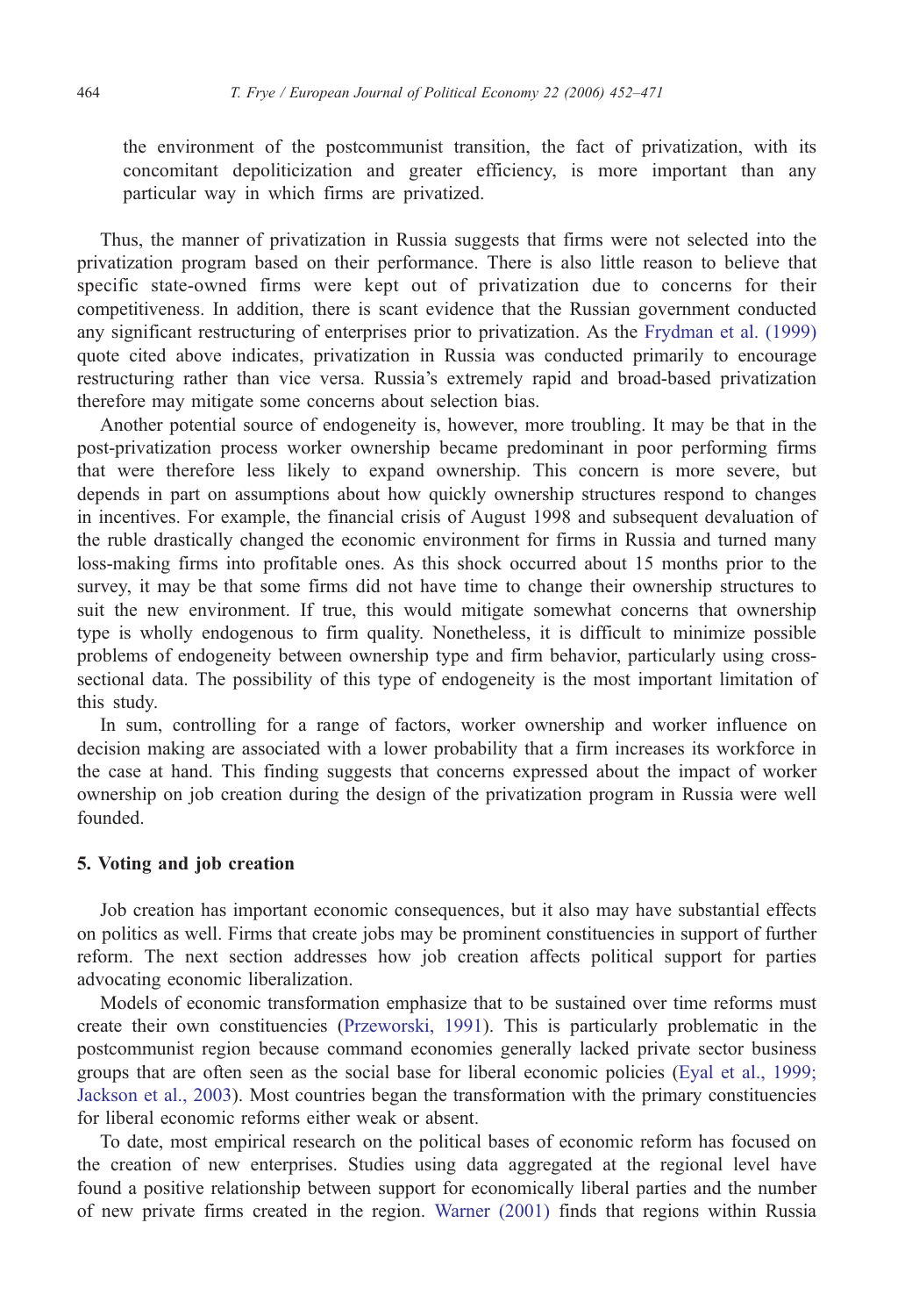that registered many new private firms experienced significantly higher vote shares for reform-oriented parties in the parliamentary elections of 1995. [Jackson et al. \(2003\)](#page-18-0) find that regions in Poland that created more new private firms exhibited higher levels of support for pro-market parties in parliamentary elections in 1993. These studies suggest that new private firms use the ballot box to protect their economic interests.

In a similar vein, one might expect that managers in dynamic firms have created jobs to support market-oriented parties at the ballot booth. Managers of firms expanding their workforce may do so for at least two reasons. First, having hired and presumably trained workers, managers may vote for market-oriented parties as a means to protect their expenditure on new human capital. Moreover, the costs of dismissing workers embedded in the Russian legal code may heighten managers' commitments to newly hired employees. Managers in firms that are increasing their workforce may fear the rise of political parties that threaten to put that their new human capital at risk by raising tax rates, increasing regulations, or passing other less business-friendly policies. Managers in growing firms may also not want to risk a return to soft budget constraints for declining firms. Second, managers of firms that hire new workers may generally be more dynamic and therefore be more sympathetic to liberal, pro-private sector parties. In this argument, employment growth is a proxy for firm expansion more generally. In sum, managers of firms creating new jobs may be especially likely to back market-oriented parties.<sup>18</sup>

I assess how job creation influences vote choice using the survey cited above. Interviewers asked respondents whether they voted in parliamentary elections in Russia in 1999, and if so, for which party. The most economically liberal party in Russia, the Union of Right Forces, received 19% of managers' votes. Yabloko, a pro-market party with a social democratic bent headed by Grigory Yavlinsky, received 14% of managers' votes. Unity, a centrist, but market-oriented party created to back then Prime Minister Vladimir Putin, won 18% of managers' votes, while another centrist, pro-market party, Fatherland–All-Russia, received 12% of managers' votes. Taken together, 63% of managers voted for pro-market parties.

In contrast, the Communist Party of the Russian Federation received 14% of votes cast by managers, while the Liberal Democratic Party of Russia headed by virulent nationalist Vladimir Zhirinovsky received 2% of such ballots. Just under 5% of managers voted for minor parties and just over 5% of managers claim to have voted against all parties, a form of protest vote that is allowed under Russian law. 13% of managers did not vote. In total, more than a third of managers in Russia did not support pro-market parties in the most recent parliamentary elections.<sup>19</sup>

These results are somewhat different from the total popular vote in the parliamentary elections. Not surprisingly, liberal parties, such as the Union of Right Forces, which received 9% of the popular vote, and Yabloko, which received 6% of the popular vote, fared better among the managers in the sample than among the populace. Unity scored slightly higher in the popular vote than it did among the managers and received 18% of ballots cast. Fatherland–All-Russia received 13% of popular votes, a level roughly equivalent to 12% of votes from managers in the

<sup>&</sup>lt;sup>18</sup> In spirit this study is closer to works that examine how economic reforms affect the propensity of different groups to support economic reform at the polls. For example, [Fidrmuc \(2000\)](#page-18-0) demonstrates that regions dominated by groups gaining from economic liberalization were significantly more likely to vote for pro-market parties in parliamentary elections in the Czech Republic, Poland, and Slovakia.

<sup>&</sup>lt;sup>19</sup> The statistical results are essentially unchanged if the non-voters are dropped from the sample.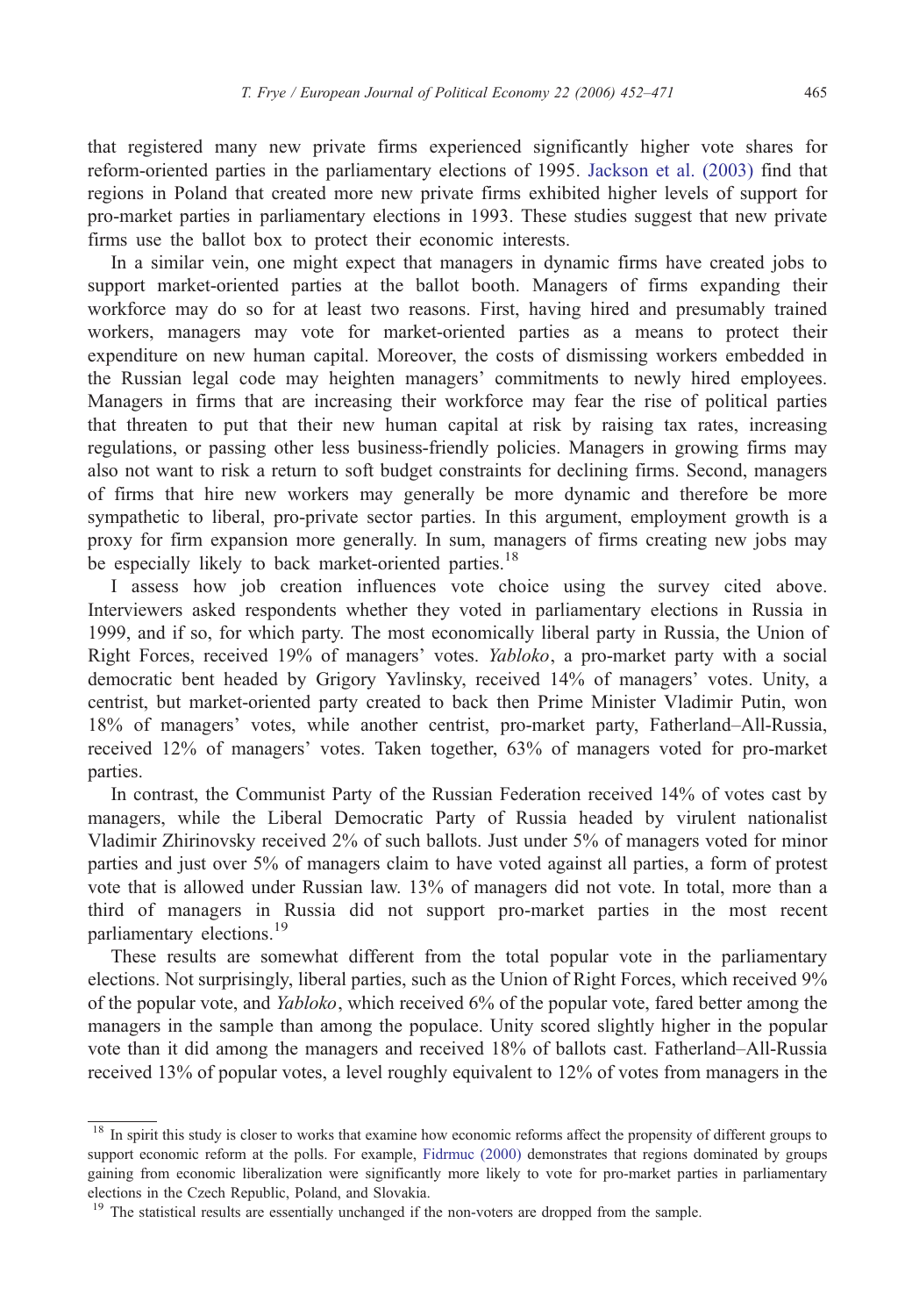sample. The Communist Party received 24% of the popular vote, but only 13% of the vote among managers in the survey. Table 6 reports how company managers and the general public voted in the 1999 parliamentary elections.

To assess the impact of job creation on vote choice more precisely, I run a probit model that predicts the probability that a company manager will vote for one of the four market-oriented parties identified above. I estimate the following equation:

Vote for Market Oriented Party = AddWorkers + WorkerInfluence + NewPrivate  $+ State + PresidentRating + Profit$  $\dot{B}$ usinessOrganization  $\dot{A}$ ge  $\dot{B}$ Education

 $+$  SectorDummies  $+$  RegionDummies  $+$  e.

The main variable of interest in this analysis is *AddWorkers*, a dummy variable for firms that increased their workforce by at least 10% in the last 2 years. Including this variable permits a test of the argument that managers who expand their workforce are more likely to vote for marketoriented parties.

As in the preceding analysis, I include variables that measure the impact of firm ownership on voting behavior. One study has shown that managers of new private firms are especially likely to vote for pro-market parties [\(Frye, 2003\).](#page-18-0) Managers of state-owned firms may be less likely to vote for pro-market parties as an electoral victory for such parties may expose them to greater market competition and a more liberal economic environment.

I also add WorkerInfluence, a variable that measures the extent of influence exercised by the workers' collective on decision making. Because pro-market parties are likely to pursue policies that are less friendly to labor, managers of such firms may be especially likely to vote against market-oriented parties.

To measure the impact of support for President Putin on vote choice, interviewers asked managers to rate the performance of then Prime Minister Vladimir Putin on a scale of 1–5. Managers took a fairly non-committal stance towards Putin and accorded him a score of 3.0. It is important to control for respondents' assessments of Mr. Putin because one of the marketoriented parties, Unity, was created primarily as a Pro-Putin movement without a strong ideology. Votes for a market-oriented party may be reflecting an assessment of President Putin.

| Party name                                | Percent of votes cast by managers<br>in the survey | Percent of votes cast<br>by public |  |
|-------------------------------------------|----------------------------------------------------|------------------------------------|--|
| Union of Right Forces                     | 19                                                 | 9                                  |  |
| Yabloko                                   | 14                                                 | <sub>(</sub>                       |  |
| Unity                                     | 18                                                 | 23                                 |  |
| Fatherland–All-Russia                     | 12                                                 | 13                                 |  |
| Communist Party of the Russian Federation | 14                                                 | 24                                 |  |
| Liberal Democratic Party                  |                                                    | 6                                  |  |
| Against all parties                       |                                                    | 4                                  |  |
| Minor parties                             |                                                    | 15                                 |  |
| Did not vote                              | 13                                                 | 39                                 |  |

Table 6 Percentage of votes for each party list votes in parliamentary elections, 1999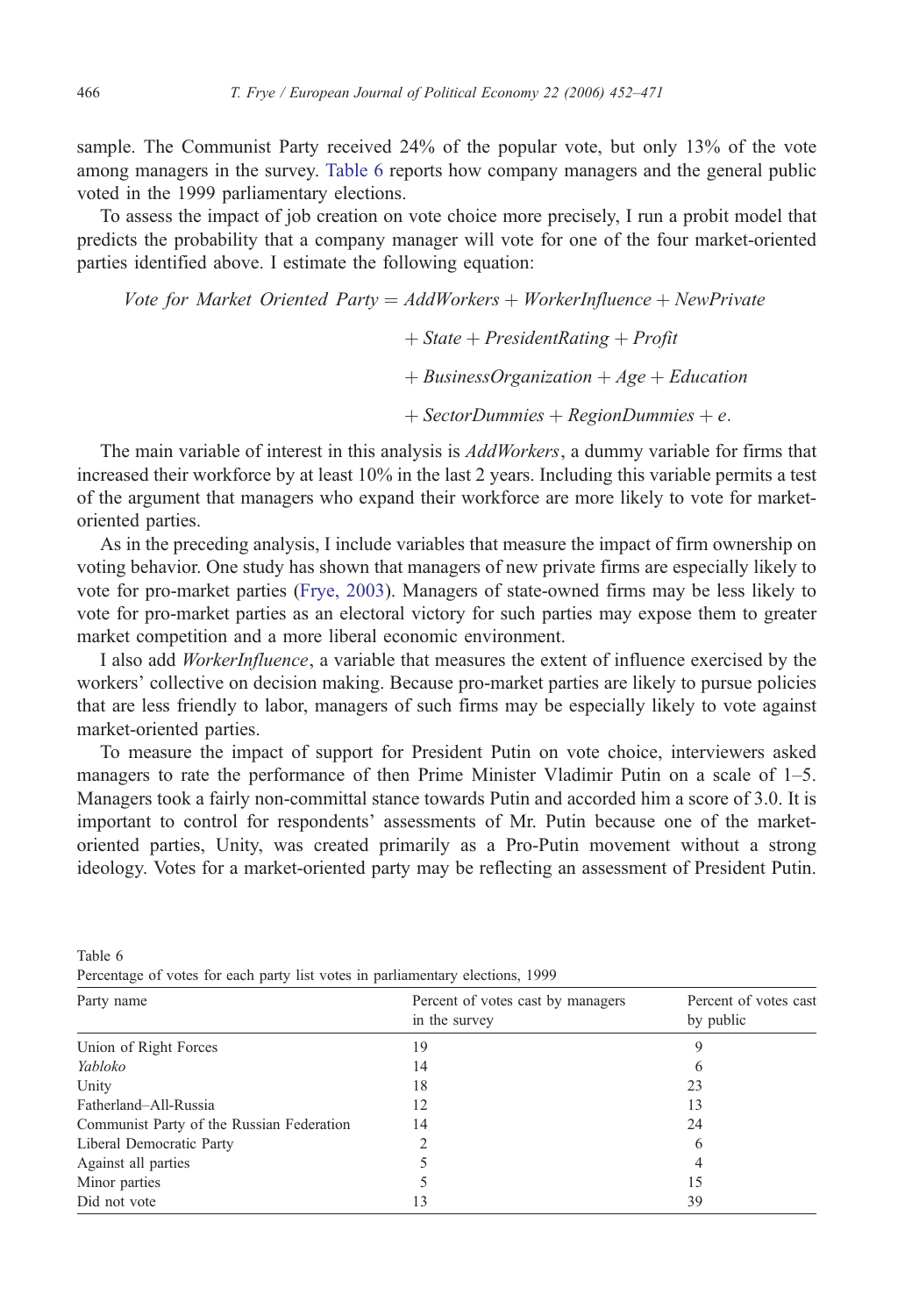<span id="page-15-0"></span>PresidentRating takes the value of the respondent's evaluation of President Putin's performance in his first year in office on a scale of 1–5.

I include controls for different economic sectors as the assets held by managers may shape their voting preferences. Similarly, I include a dummy variable for the region in which the firm is located because studies have shown that regional economic considerations influence voting behavior in the aggregate [\(Bell, 1997; Fidrmuc, 2000;](#page-18-0) [Tucker, 2001;](#page-19-0) [Jackson et al., 2003\)](#page-18-0). In addition, I control for the size of the firm using the log of the number of employees. I also add dummy variables for profitable firms and for members of business organizations. I include two demographic variables that measure the managers' age and highest level of formal education. Both variables are commonly found to influence voting behavior and support for market-reforms [\(Gibson et al., 1992;](#page-18-0) [Colton, 2000\)](#page-18-0).

The results reported in Model 1 in Table 7 find that company managers whose firms increase the size of their workforce by at least 10% are significantly more likely to support market-oriented parties at the ballot box. Computing predicted probabilities by holding dummy variables at their mode and continuous variables at their means, reveals that these results are also substantively important. The probability of a manager of a hypothetical retail trade firm in Nizhnii Novgorod who did not increase their workforce voting for market parties was 0.72, while for similarly situated managers who increased their workforce this figure was 0.78.

Managers of new private firms are significantly more likely than managers of privatized firms to vote for market-oriented parties. Similarly, managers who give President Putin a high approval rating are likely to vote for market-oriented parties. This is not surprising as Mr. Putin was most closely associated with Unity, a centrist, but still pro-market party. Members of business organizations are more likely to vote for market-oriented parties, as are company managers working in the financial sector. Other sectoral variables provide little leverage. These findings hold

|                             | Vote for pro-market party |
|-----------------------------|---------------------------|
| <b>AddWorker</b>            | $0.30**$ (0.15)           |
| WorkerInfluence             | 0.03(0.09)                |
| <b>NewPrivate</b>           | $0.60**$ (0.23)           |
| <b>State</b>                | $-0.24(0.25)$             |
| PresidentRating             | $0.16***(0.07)$           |
| Profit                      | $0.24*(0.14)$             |
| <b>BusinessOrganization</b> | 0.16(0.16)                |
| Log Employment              | 0.02(0.05)                |
| Age                         | $-0.03**$ (0.01)          |
| Education                   | 0.05(0.10)                |
| Constant                    | 0.63(0.72)                |
| Prob > $\gamma^2$           | 0.0004                    |
| Log likelihood              | $-233.42$                 |

Table 7 Probit estimates relating job creation to probability of voting for pro-market party

 $N=434$ . Robust standard errors in parentheses below coefficient estimates. Results for city and sector of the firm and education of the manager are not reported. Managers in the financial sector are more likely to vote for market-oriented parties compared to managers in the food sector. Other sector dummies have no effect. Managers in Nizhnii Novgorod and Ufa are significantly more likely to vote for market-oriented parties than managers in Voronezh.

\* Significant at .10.

\*\* Significant at .05.

\*\*\* Significant at .01.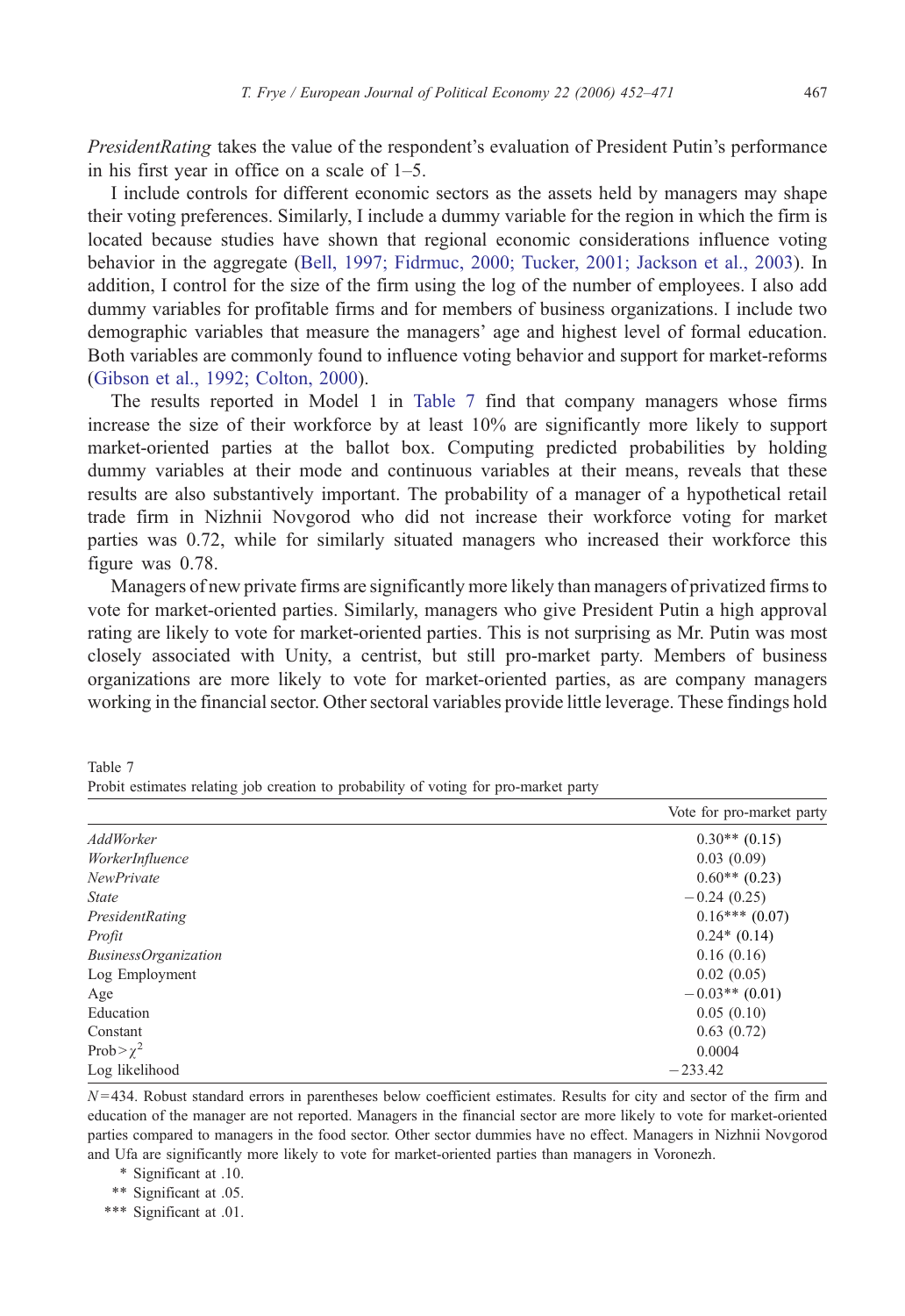|                             | Vote for Communist<br>Party of Russian<br>Federation (1) | Vote for Unity or<br>Fatherland–All-Russia (2) | All other votes (save for<br>Union of Right Forces<br>and Yabloko) (3) |  |  |
|-----------------------------|----------------------------------------------------------|------------------------------------------------|------------------------------------------------------------------------|--|--|
| <b>AddWorkers</b>           | $-0.69**$ (0.36)                                         | 0.28(0.25)                                     | $-0.03(0.34)$                                                          |  |  |
| WorkerInfluence             | 0.25(0.20)                                               | 0.16(0.16)                                     | $-0.28(0.19)$                                                          |  |  |
| <b>NewPrivate</b>           | $-1.22*(0.71)$                                           | $-0.12(0.33)$                                  | $-1.22**$ (0.48)                                                       |  |  |
| <i>State</i>                | $1.08**$ (0.52)                                          | $0.78*(0.44)$                                  | $-1.11(0.82)$                                                          |  |  |
| PresidentRating             | $-0.21(0.16)$                                            | $0.24**$ (0.12)                                | $-0.04(0.16)$                                                          |  |  |
| Age                         | $0.10***(0.01)$                                          | $0.05***(0.01)$                                | $0.03*(0.02)$                                                          |  |  |
| Education                   | 0.23(0.26)                                               | 0.13(0.22)                                     | $-0.13(0.26)$                                                          |  |  |
| Profit                      | $-0.73**$ (0.33)                                         | $-0.16(0.26)$                                  | $-0.21(0.34)$                                                          |  |  |
| <i>BusinessOrganization</i> | $-0.38(0.38)$                                            | 0.16(0.27)                                     | $-0.06(0.35)$                                                          |  |  |
| $Log_{emp}$                 | 0.02(0.10)                                               | 0.03(0.09)                                     | $-0.08(0.10)$                                                          |  |  |
| Constant                    | $-5.58***(1.35)$                                         | $-3.71***(0.99)$                               | $-0.75(1.27)$                                                          |  |  |

| Table 8                                                         |  |  |  |  |
|-----------------------------------------------------------------|--|--|--|--|
| Multinomial logit estimate relating job creation to vote choice |  |  |  |  |

 $N = 434$ . Multinomial logit estimation. Robust standard errors in parentheses below coefficient estimates. Results for city and sector of the firm and education of the manager are not reported. Excluded category is a vote for "liberal" marketoriented party, including Yabloko and the Union of Right Forces.

Wald  $\gamma^2$  (30)=96.71.

Pseudo  $R^2 = 0.10$ .

Probability >  $\chi^2$  = 0.0000.

Log Pseudo-likelihood=-507.30.

\* Significant at .10.

\*\* Significant at .05.

\*\*\* Significant at .01.

controlling for regional-level variables as well. Compared to managers in Voronezh, managers in Ufa and Nizhnii Novgorod were significantly more likely to vote for pro-market parties. Dropping the regional dummy variables has little substantive effect on the results.

To provide a slightly more nuanced analysis, I placed voters' choices into one of four broad groups. I then estimated a multinomial logit model that predicts whether managers will vote for the Communist Party of the Russian Federation; a liberal pro-market party, like the Union of Right Forces or *Yabloko*; a centrist pro-market party, like Unity or Fatherland–All-Russia; or any other party. 16% of managers cast their ballot for the Communist Party, 33% for Unity or Fatherland–All-Russia; 37% for either Yabloko or the Union of Right Forces, and 13% of managers cast their ballots for other parties or against all parties.<sup>20</sup>

This analysis reported in Table 8 produces two findings of note. First, it shows that the results are not strongly influenced by the categorization of "pro-market" parties.<sup>21</sup> The excluded category in Table 8 includes votes for the most liberal pro-market parties, the Union of Right Forces and *Yabloko*. The coefficients on the independent variables depict whether the probability of voting for a particular type of party is significantly different when compared to the excluded category. The insignificant coefficient on *AddWorkers* in Column 2 reveals that managers who significantly increase their workforce are no more likely to vote for a liberal pro market party, like the Union of Right Forces or *Yabloko*, than they are to vote for a more centrist pro-market party, such as Unity or Fatherland–All-Russia. This suggests that the results depicted in [Table 7](#page-15-0)

 $\frac{20}{20}$  The ballot in Russia includes the intriguing possibility of voting against all parties. 5.2% of managers claimed to have chosen this option. The small number of voters choosing this option makes it difficult to analyze.

 $2<sup>1</sup>$  I drop the dummy variables for region and sector in the multinomial logit analysis to preserve degrees of freedom.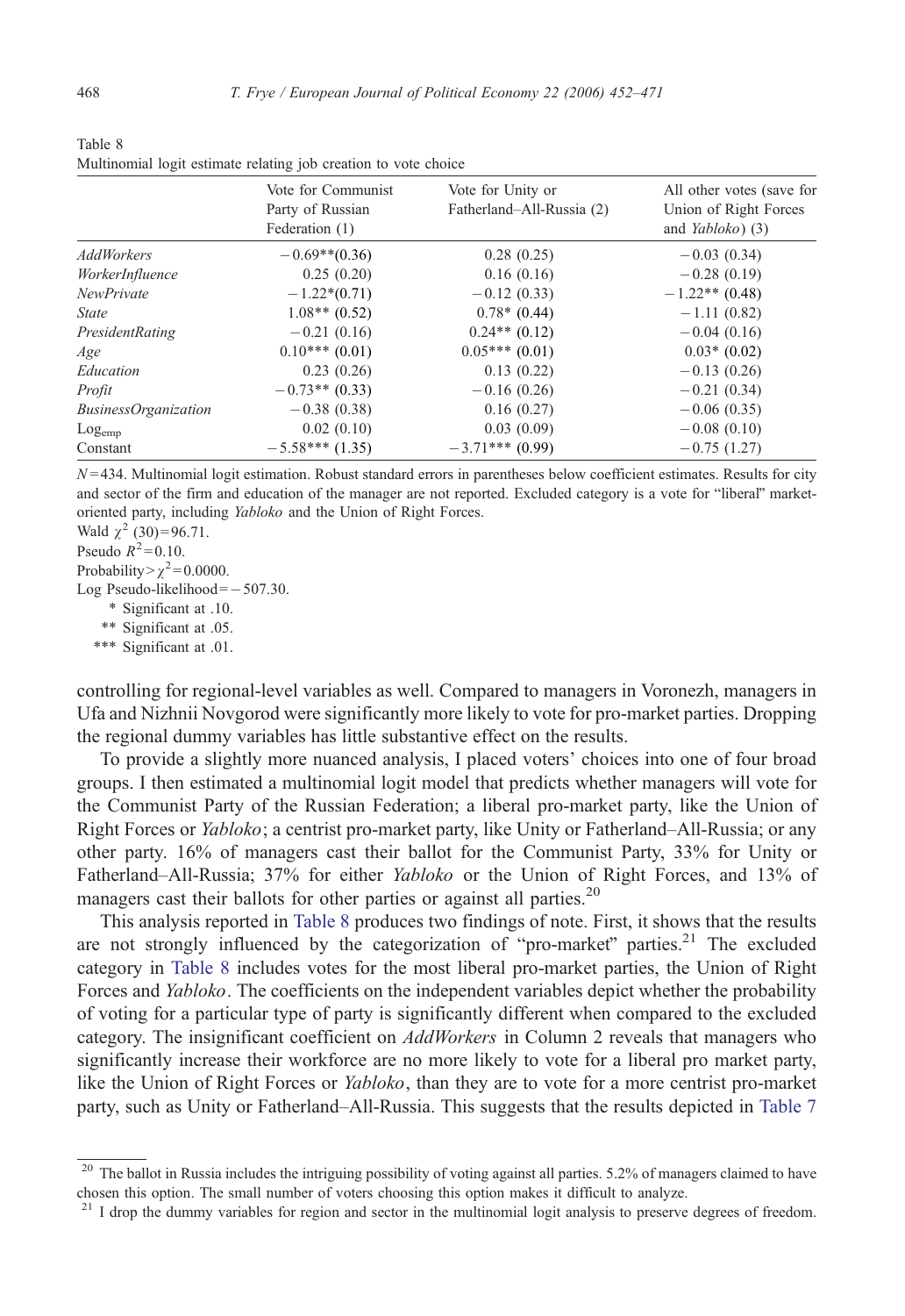<span id="page-17-0"></span>are not driven by the categorization of pro-market parties. Second, managers who increased their workforce were significantly less likely to vote for the Communist Party of the Russian Federation than for the most liberal pro-market parties, The Union of Right Forces and Yabloko. Thus, in the parliamentary elections of 1999 in Russia, job creation had important and predictable political consequences.

## 6. Conclusions

Several studies have found that the creation of new private firms can generate momentum in support of economic reform [\(Warner, 2001;](#page-19-0) [Jackson et al., 2003;](#page-18-0) [Frye, 2003\)](#page-18-0). This essay finds that job creation can have a similar effect. Managers who significantly expand their labor force tend to vote for market-oriented parties. This result holds controlling for a range of factors. Thus, economic reforms that create incentives for managers to hire new workers may generate their own constituencies in support of further economic reform.<sup>22</sup>

In addition, the results presented here suggest that worker ownership and worker influence are significantly and negatively correlated with increases in employment. Firms in which workers were identified as major owners or decision-makers within the firm were less likely than other firms to increase their workforce by at least 10% in the years 1998–2000.

Further research could refine these results in several ways. First, continuous measures of job creation may offer more precise estimates. Second, finding better solutions to the possible endogeneity of ownership and restructuring merits greater attention. Third, further research could explore precisely why worker ownership and worker influence are associated with a lower probability of job creation. Is it due primarily to concerns that adding new workers will depress the wages of existing workers, or to a reluctance to fire workers out of a sense of solidarity?

Similarly, future research may identify more specifically why managers in expanding firms are especially likely to vote for market-oriented parties. Do they cast their ballots for marketoriented parties to further their economic expansion or to express symbolic support for parties that they would vote for in any case? Answering these questions should help deepen our understanding of the economic and political consequences of job creation.

#### Acknowledgments

I thank Guido Friebel, Kira Sanbonmatsu, two anonymous reviewers, and participants in the conference on The Political Economy of Transition: Job Creation and Destruction for comments. I also thank Jan Fidrmuc and John E. Jackson for organizing the conference and for their valuable comments. Finally, I thank the Mershon Center of the Ohio State University, the Olin Foundation, and the Social Science Research Council for generous financial assistance in conducting this project.

## References

Aslund, A., Johnson, S., 2003. Small enterprises and economic policy. Carnegie Paper, vol. 43. Carnegie Endowment, Washington, D.C.

 $22$  There is little evidence, however, that politicians and enterprise managers trade political support for job creation. Managers who significantly expand their workforce are no more likely to vote for the incumbent governor or incumbent mayor, or to give the sitting governor or sitting mayor a high approval rating.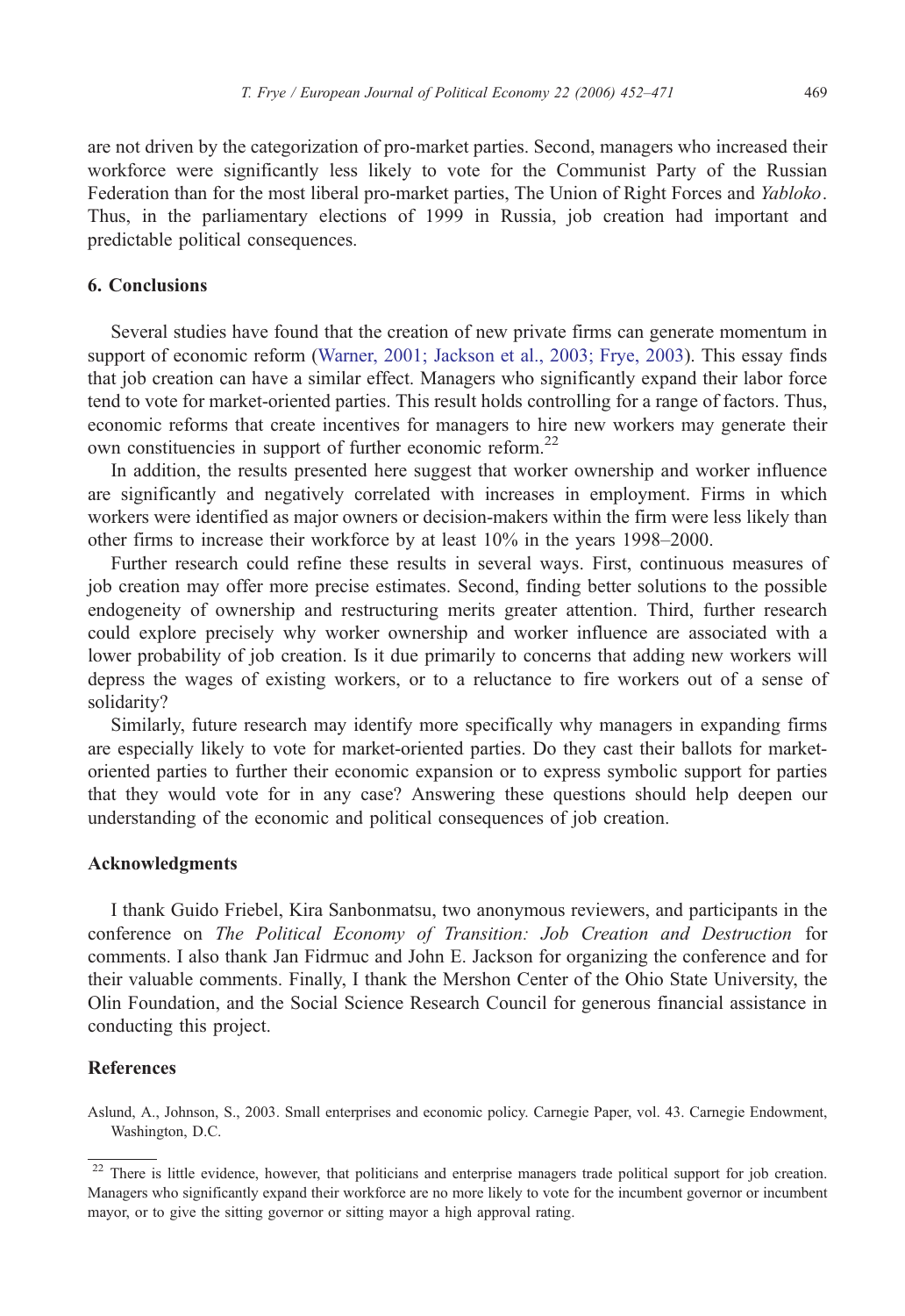- <span id="page-18-0"></span>Bell, S., 1997. Unemployment matters: voting patterns during the economic transition in Poland. Europe-Asia Studies 49, 1263 – 1291.
- Blasi, J., Shleifer, A., 1996. Corporate governance in Russia: an initial look. In: Frydman, R., Gray, C., Rapaczynski, A. (Eds.), Corporate Governance in Central Europe and Russia, vol. 2. Central European Press, Budapest, pp. 78 – 108.
- Boeri, T., Terrell, K., 2002a. Institutional determinants of labor reallocation in transition countries. Journal of Economic Perspectives  $16, 51 - 76$ .
- Boeri, T., Terrell, K., 2002b. Institutional Determinants of Labor Reallocation in Transition Countries. Transition NewsletterWorld Bank, Washington, D.C. May/June.
- Bonin, J.P., Jones, D., Putterman, L., 1993. Theoretical and empirical studies of producer cooperatives: will ever the twain meet? Journal of Economic Literature 1, 1290-1320.
- Broadman, H.G., Recanatini, F., 2001. Is Russia restructuring: new evidence on job creation and destruction. Policy Research Working Paper, vol. 2641. World Bank, Washington, D.C.
- Colton, T.J., 2000. Transitional Citizens: Voters and What Influences Them in the New Russia. Harvard University Press, Cambridge, MA.
- Commander, S., Dhar, S., Yemtsov, R., 1996. How Russian firms make their wage and employment decisions. In: Commander, S., Fan, Q., Schaffer, M.S. (Eds.), Enterprise Restructuring and Economic Policy in Russia. World Bank, Washington, D.C., pp. 15-51.
- Djankov, S., Murrell, P., 2002. Enterprise restructuring in transition. Journal of Economic Literature 40, 739 792.
- Earle, J., Estrin, S., Leshchenko, L., 1996. Ownership structures, patterns of control and enterprise behavior in Russia. In: Commander, S., Fan, Q., Schaffer, M.S. (Eds.), Enterprise Restructuring and Economic Policy in Russia. World Bank, Washington, D.C., pp. 205 – 252.
- European Bank for Reconstruction and Development, 1996. Transition Report 1996. European Bank for Reconstruction and Development, London, UK.
- Eyal, G., Szelenyi, I., Townsley, E., 1999. Making Capitalism Without Capitalists: The New Ruling Elite in Eastern Europe. Verso Books, London.
- Faggio, G., Konings, K., 2001. Job Creation, Job Destruction, and Employment Growth in Transition Economies. Discussion PaperIZA, Bonn.
- Fidrmuc, J., 2000. Economics of voting in postcommunist countries. Electoral Studies 19, 199–217.
- Frydman, R., Gray, C., Hessel, M., Rapaczynski, A., 1999. When does privatization work? The impact of private ownership on corporate performance in the transition economies. Quarterly Journal of Economics 114, 1153 – 1191.
- Frye, T., 2002. Private protection in Russia and Poland. American Journal of Political Science 46, 572 584.
- Frye, T., 2003. Markets, democracy and new private business in Russia. Post-Soviet Affairs 19, 24 45.
- Frye, T., 2004. Credible commitment and property rights in Russia. American Political Science Review 98, 453 466.
- Gibson, J.L., Duch, R.M., Tedin, K.L., 1992. Democratic values and the transformation of the Soviet Union. Journal of Politics 54, 329-371.
- Gimpelson, V., Lippoldt, D., 2001. The Russian Labor Market. Rowman and Littlefield, New York.
- Hellman, J., 1998. Winners take all: the pitfalls of partial reform. World Politics 50, 203-234.
- Hendley, K., Murrell, P., Ryterman, R., 2000. Law, relationships, and private enforcement: transactional strategies of Russian enterprises. Europe–Asia Studies 52, 627 – 656.
- Hendley, K., Murrell, P., Ryterman, R., 2001. Law works in Russia: the role of legal institutions in the transactions of Russian enterprises. In: Murrell, P., Hendley, K. (Eds.), Assessing the Value of the Rule of Law in Transition Economies. University of Michigan Press, Ann Arbor, pp. 56–93.
- Holmstrom, B., 1996. Financing of investments in Eastern Europe: a theoretical perspective. Industrial and Corporate Change 5, 205 – 237.
- Jackson, J.E., Klich, J., Poznanska, K., 2003. Economic transition and elections in Poland. British Journal of Political Science 11,  $41 - 66$ .
- Johnson, S., McMillan, J., Woodruff, C., 1998. Job creation in the private sector: Poland, Romania, Russia, Slovakia, and Ukraine compared. Manuscript. European Bank for Reconstruction and Development, London, pp. 1 – 30.
- Johnson, S., McMillan, J., Woodruff, C., 2003. Property rights and finance. American Economic Review 92, 1336 1356.
- Konings, J., Lehman, H., Schaffer, M., 1996. Job creation and job destruction in a transition economy: ownership, firm size and gross job flows in Polish manufacturing 1988–1991. Labor Economics 3, 299 – 317.
- Krueger, A., 1992. Institutions for a new market economy. In: Clague, C., Rausser, G. (Eds.), The Emergence of Market Economies in Eastern Europe. Blackwell, Cambridge, MA, pp. 219 – 226.
- Lipton, D., Sachs, J., 1990. Creating a market economy in Eastern Europe: the case of Poland. Brookings Papers on Economic Activity 1, 75–133.